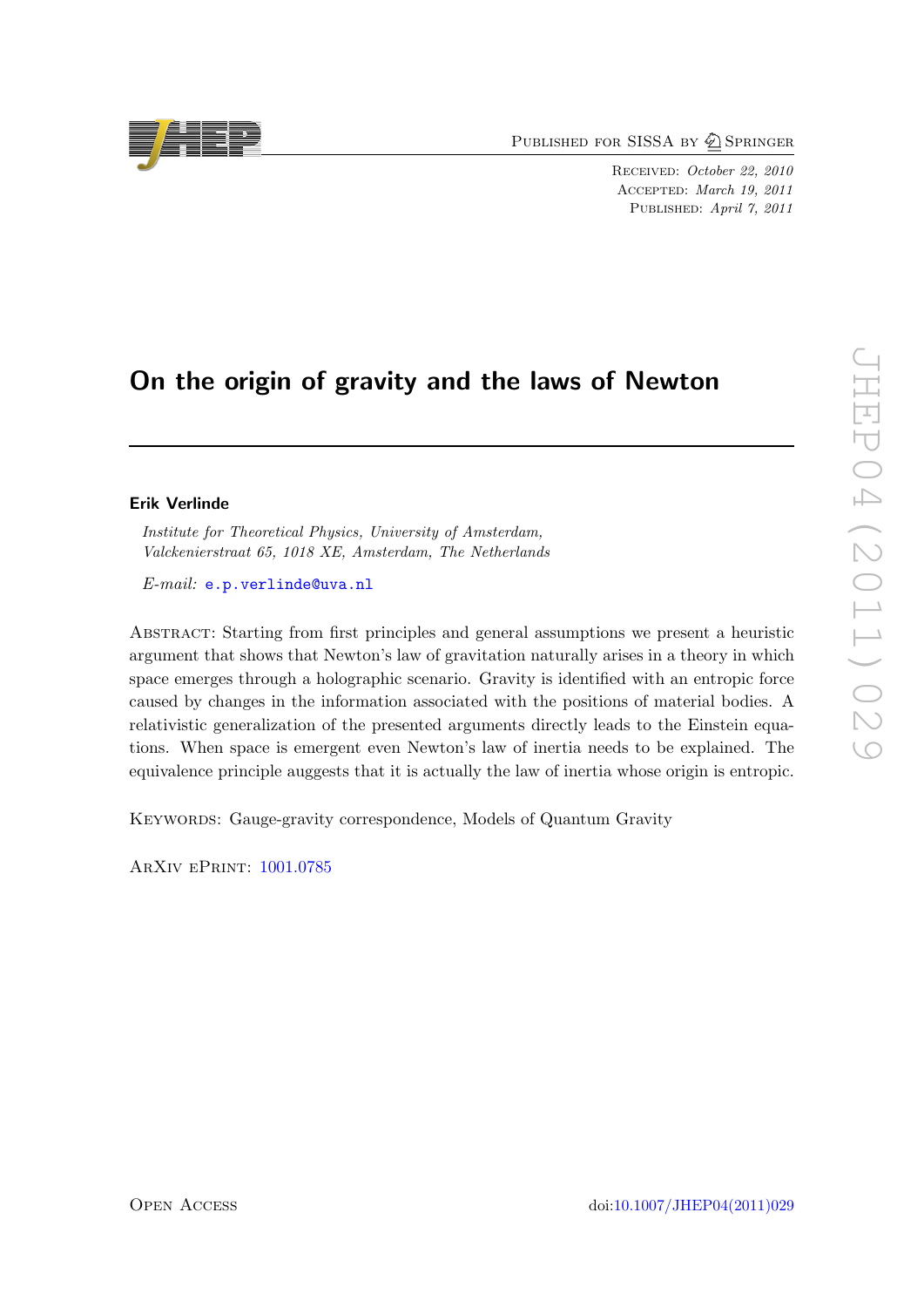# Contents

| $\mathbf{1}$    | Introduction                                                         | $\mathbf{1}$        |
|-----------------|----------------------------------------------------------------------|---------------------|
| $\bf{2}$        | Entropic force                                                       | 3                   |
| 3               | Emergence of the laws of Newton                                      | $\overline{5}$      |
|                 | Force and inertia<br>3.1                                             | $\boldsymbol{6}$    |
|                 | Newton's law of gravity<br>3.2                                       | 8                   |
|                 | Naturalness and robustness of the derivation<br>3.3                  | 9                   |
|                 | 3.4<br>Inertia and the Newton potential                              | 10                  |
|                 | 4 Emergent gravity for general matter distributions                  | 11                  |
|                 | The Poisson equation for general matter distributions<br>4.1         | 12                  |
|                 | The gravitational force for arbitrary particle locations<br>4.2      | 14                  |
| $5\phantom{.0}$ | The equivalence principle and the Einstein equations                 | $\bf 15$            |
|                 | The law of inertia and the equivalence principle<br>5.1              | 15                  |
|                 | 5.2<br>Towards a derivation of the Einstein equations                | 18                  |
|                 | 5.3<br>The force on a collection of particles at arbitrary locations | 19                  |
| 6               | Conclusion and discussion                                            | $\overline{\bf 20}$ |
|                 | The end of gravity as a fundamental force<br>6.1                     | 20                  |
|                 | 6.2<br>Implications for string theory and relation with AdS/CFT      | 21                  |
|                 | Black hole horizons revisited<br>6.3                                 | 23                  |
|                 | Final comments<br>6.4                                                | 24                  |
|                 |                                                                      |                     |

# <span id="page-1-0"></span>1 Introduction

Of all forces of Nature gravity is clearly the most universal. Gravity influences and is influenced by everything that carries an energy, and is intimately connected with the structure of space-time. The universal nature of gravity is also demonstrated by the fact that its basic equations closely resemble the laws of thermodynamics and hydrodynamics.<sup>[1](#page-1-1)</sup> So far, there has not been a clear explanation for this resemblance.

Gravity dominates at large distances, but is very weak at small scales. In fact, its basic laws have only been tested up to distances of the order of a millimeter. Gravity is also considerably harder to combine with quantum mechanics than all the other forces. The quest for unification of gravity with these other forces of Nature, at a microscopic level, may therefore not be the right approach. It is known to lead to many problems, paradoxes

<span id="page-1-1"></span> $\frac{1}{1}$ An incomplete list of references includes [\[1](#page-26-0)[–7\]](#page-26-1).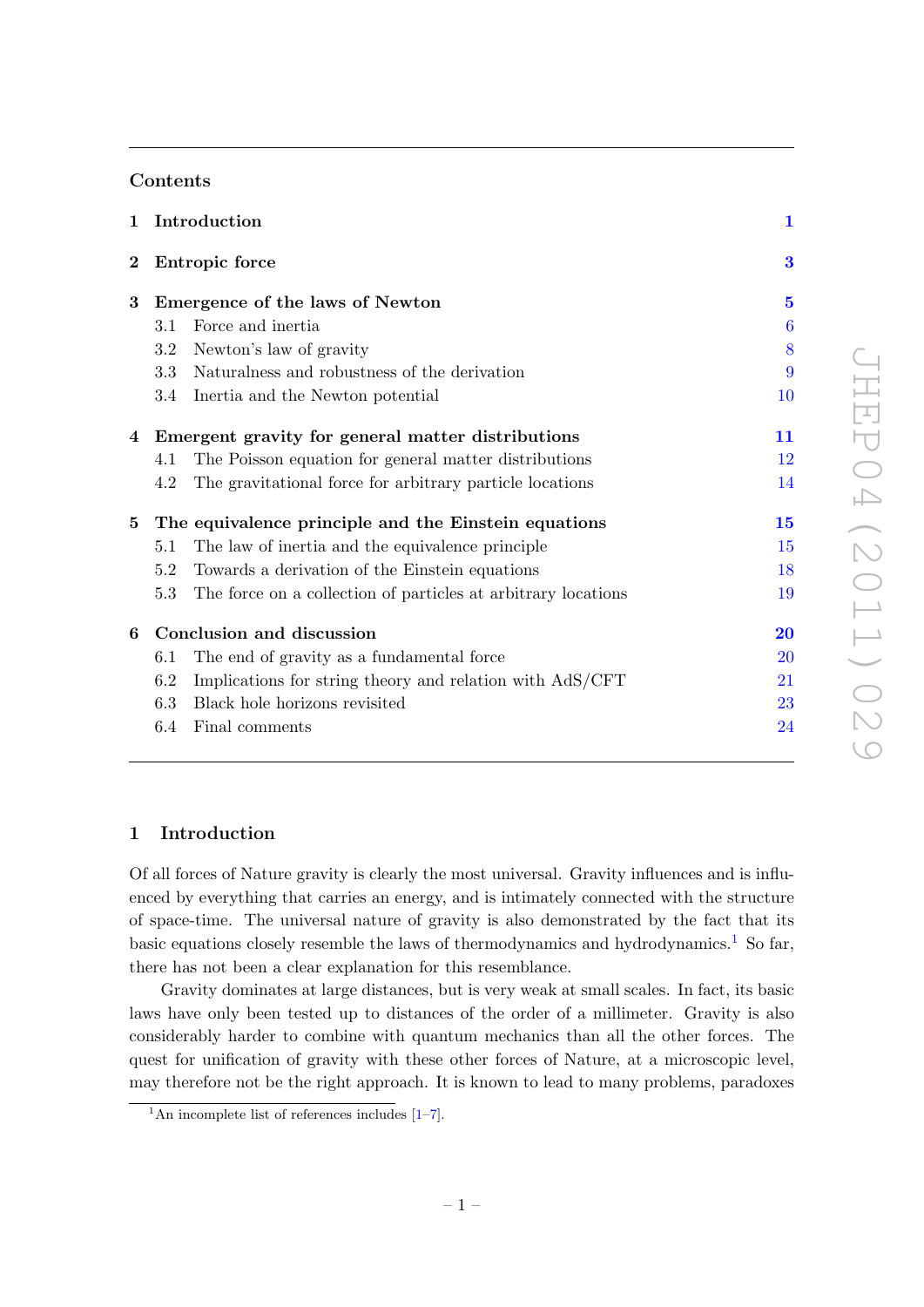and puzzles. String theory has to a certain extent solved some of these, but not all. And we still have to figure out what the string theoretic solution teaches us.

Many physicists believe that gravity, and space-time geometry are emergent. Also string theory and its related developments have given several indications in this direction. Particularly important clues come from the AdS/CFT, or more generally, the open/closed string correspondence. This correspondence leads to a duality between theories that contain gravity and those that don't. It therefore provides evidence for the fact that gravity can emerge from a microscopic description that doesn't know about its existence.

The universality of gravity suggests that its emergence should be understood from general principles that are independent of the specific details of the underlying microscopic theory. In this paper we will argue that the central notion needed to derive gravity is information. More precisely, it is the amount of information associated with matter and its location, in whatever form the microscopic theory likes to have it, measured in terms of entropy. Changes in this entropy when matter is displaced leads to a reaction force. Our aim is to show that this force, given certain reasonable assumptions, takes the form of gravity.

The most important assumption will be that the information associated with a part of space obeys the holographic principle [\[8,](#page-26-2) [9\]](#page-26-3). The strongest supporting evidence for the holographic principle comes from black hole physics [\[1,](#page-26-0) [3\]](#page-26-4) and the AdS/CFT correspondence [\[10\]](#page-26-5). These theoretical developments indicate that at least part of the microscopic degrees of freedom can be represented holographically either on the boundary of space-time or on horizons.

The concept of holography appears to be much more general, however. For instance, in the AdS/CFT correspondence one can move the boundary inwards by exploiting a holographic version of the renormalization group. Similarly, in black hole physics there exist ideas that the information can be stored on stretched horizons. Furthermore, by thinking about accelerated observers, one can in principle locate holographic screens anywhere in space. In all these cases the emergence of the holographic direction is accompanied by redshifts, and related to a coarse graining procedure. If all these combined ideas are correct there should exist a general framework that describes how space emerges together with gravity.

Usually holography is studied in relativistic contexts. However, the gravitational force is also present in the non-relativistic world. The origin of gravity, whatever it is, should therefore also naturally explain why this force appears the way it does, and obeys Newton law of gravitation. In fact, when space is emergent, also the other laws of Newton have to be re-derived, because standard concepts like position, velocity, acceleration, mass and force are far from obvious. Hence, in such a setting the laws of mechanics have to appear alongside with space itself. Even a basic concept like inertia is not given, and needs to be explained again.

In this paper we present a holographic scenario for the emergence of space and address the origins of gravity and inertia, which are connected by the equivalence principle. Starting from first principles, using only space independent concepts like energy, entropy and temperature, it is shown that Newton's laws appear naturally and practically unavoidably.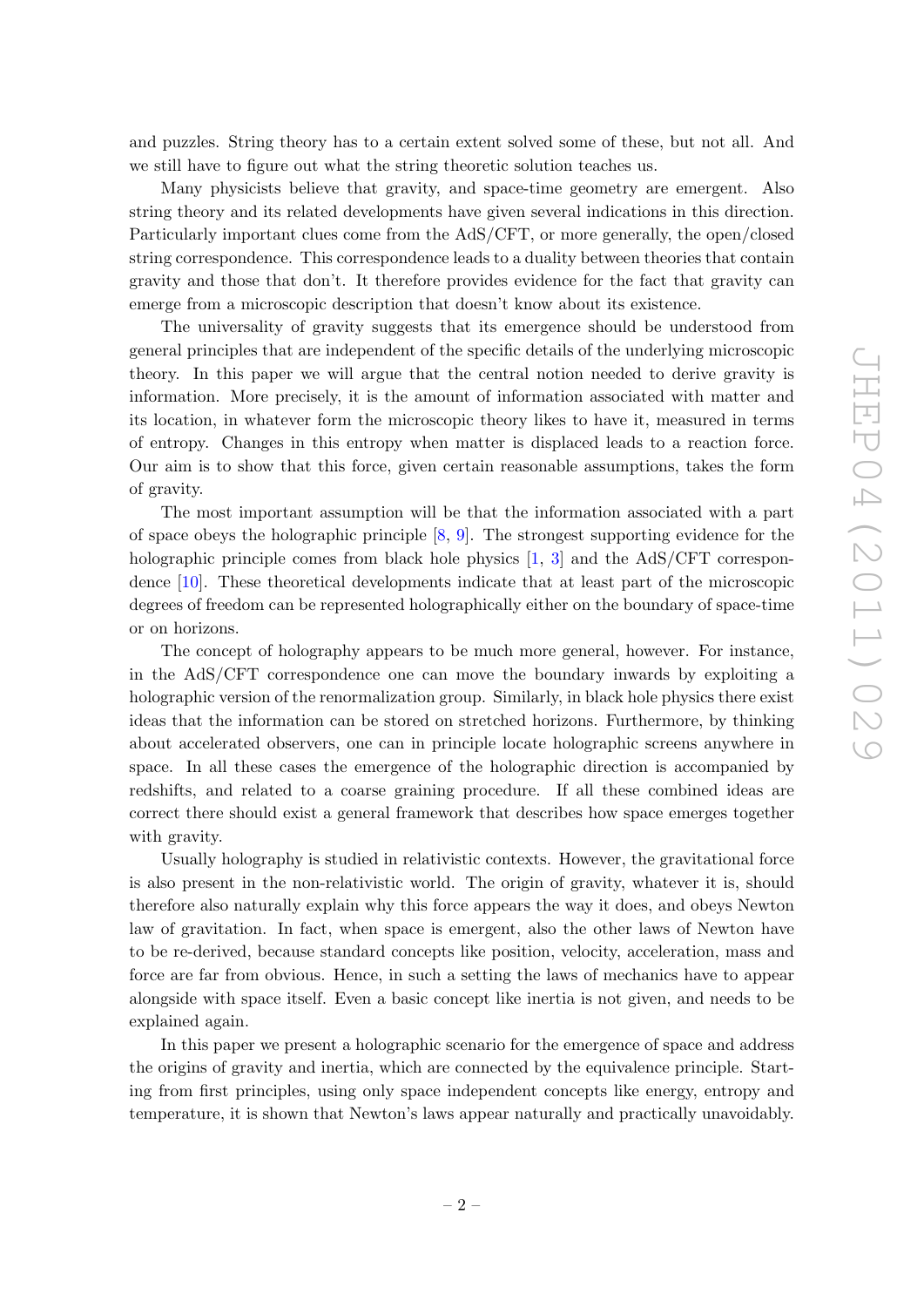A crucial ingredient is that only a finite number of degrees of freedom are associated with a given spatial volume, as dictated by the holographic principle. The energy, that is equivalent to the matter, is distributed evenly over the degrees of freedom, and thus leads to a temperature. The product of the temperature and the change in entropy due to the displacement of matter is shown to be equal to the work done by the gravitational force. In this way we find that Newton's law of gravity emerges in a surprisingly simple fashion.

The holographic principle has not been easy to extract from the laws of Newton and Einstein, and is deeply hidden within them. Conversely, starting from holography, we find that these well known laws come out. By reversing the logic that lead people from the laws of gravity to holography, one obtains a simpler picture of what gravity is.

The presented ideas are consistent with our knowledge of string theory, but if correct they should have important implications for this theory as well. In particular, the description of gravity as being due to the exchange of closed strings has to be explained from an emergent scenario.

We start in section [2](#page-3-0) with an exposition of the concept of entropic force. Section [3](#page-5-0) illustrates the main heuristic argument in a simple non relativistic setting. Its generalization to arbitrary matter distributions is explained in section [4.](#page-11-0) In section [5](#page-15-0) we extend these results to the relativistic case, and derive the Einstein equations. The conclusions are presented in section [6.](#page-20-0)

# <span id="page-3-0"></span>2 Entropic force

An entropic force is an effective macroscopic force that originates in a system with many degrees of freedom by the statistical tendency to increase its entropy. The force equation is expressed in terms of entropy differences, and is independent of the details of the microscopic dynamics. In particular, there is no fundamental field associated with an entropic force. Entropic forces occur typically in macroscopic systems such as in colloid or biophysics. Big colloid molecules suspended in a thermal environment of smaller particles, for instance, experience entropic forces due to excluded volume effects. Osmosis is another phenomenon driven by an entropic force.

Perhaps the best known example is the elasticity of a polymer. A single polymer molecule can be modeled by joining together many monomers of fixed length, where each monomer can freely rotate around the points of attachment and direct itself in any spatial direction. Each of these configurations has the same energy. When the polymer molecule is immersed into a heat bath, it likes to put itself into a randomly coiled configuration since these are entropically favored. There are many more such configurations when the molecule is short compared to when it is stretched into an extended configuration. The statistical tendency to return to a maximal entropy state translates into a macroscopic force, in this case the elastic force.

By using tweezers one can pull the endpoints of the polymer apart, and bring it out of its equilibrium configuration by an external force  $F$ , as shown in figure [1.](#page-4-0) For definiteness, we keep one end fixed, say at the origin, and move the other endpoint along the  $x$ -axis.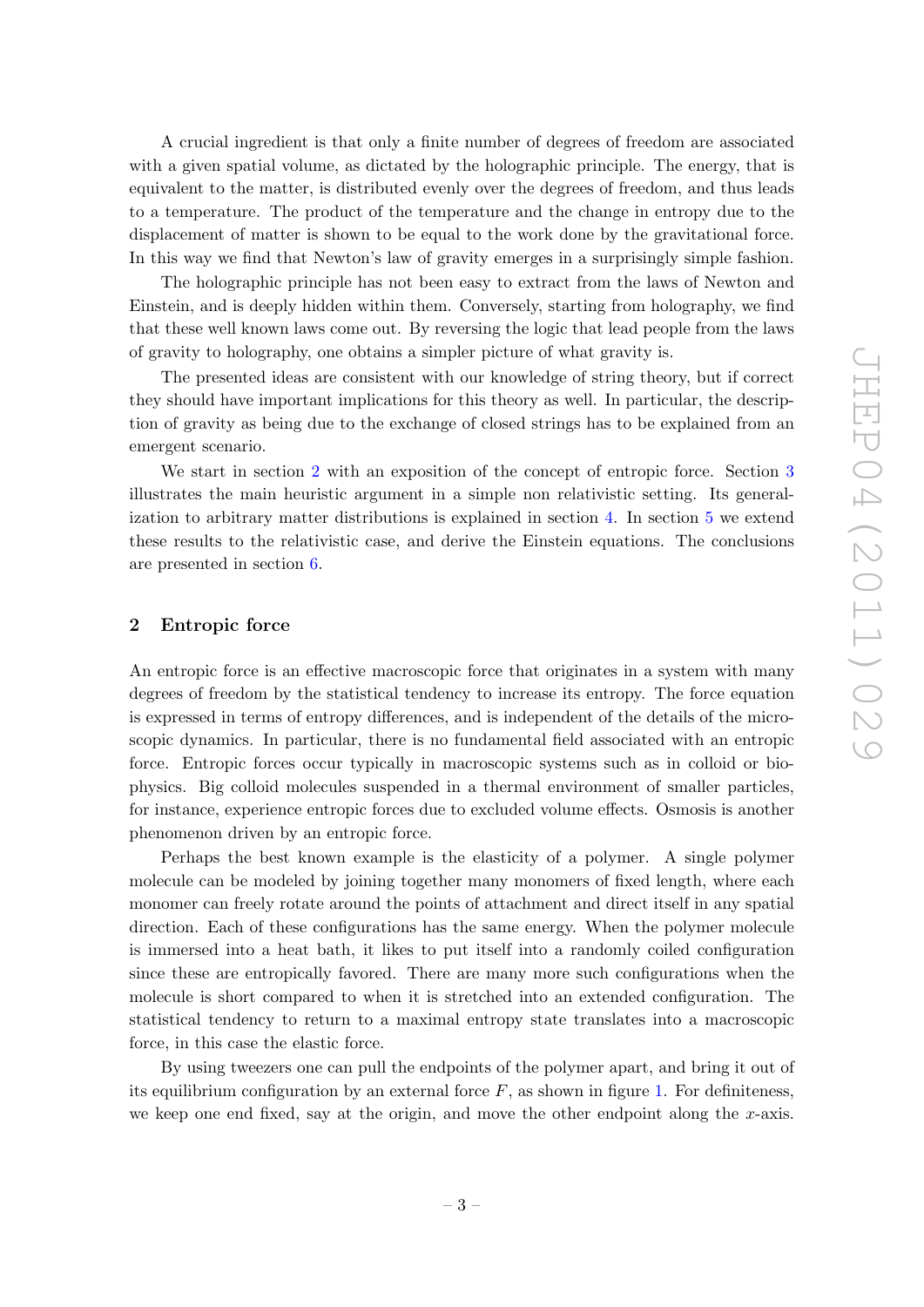

<span id="page-4-0"></span>**Figure 1.** A free jointed polymer is immersed in a heat bath with temperature  $T$  and pulled out of its equilibrium state by an external force  $F$ . The entropic force points the other way.

The entropy equals

$$
S(E, x) = k_B \log \Omega(E, x) \tag{2.1}
$$

where  $k_B$  is Boltzman's constant and  $\Omega(E, x)$  denotes the volume of the configuration space for the entire system as a function of the total energy  $E$  of the heat bath and the position x of the second endpoint. The x dependence is entirely a configurational effect: there is no microscopic contribution to the energy  $E$  that depends on  $x$ .

In the canonical ensemble the force  $F$  is introduced in the partition function<sup>[2](#page-4-1)</sup>

$$
Z(T, F) = \int dE dx \,\Omega(E, x) \, e^{-(E + Fx)/k_B T}.\tag{2.2}
$$

as an external variable dual to the length  $x$  of the polymer. The force  $F$  required to keep the polymer at a fixed length x for a given temperature  $E$  can be deduced from the saddle point equations

<span id="page-4-2"></span>
$$
\frac{1}{T} = \frac{\partial S}{\partial E}, \qquad \frac{F}{T} = \frac{\partial S}{\partial x}.
$$
\n(2.3)

By the balance of forces, the external force  $F$  should be equal to the entropic force, that tries to restore the polymer to its equilibrium position. An entropic force is recognized by the facts that it points in the direction of increasing entropy, and, secondly, that it is proportional to the temperature. For the polymer the force can be shown to obey Hooke's law

$$
F_{polymer} \sim -\text{const} \cdot k_B T \langle x \rangle.
$$

This example makes clear that at a macroscopic level an entropic force can be conservative, at least when the temperature is kept constant. The corresponding potential has no microscopic meaning, however, and is emergent.

It is interesting to study the energy and entropy balance when one gradually lets the polymer return to its equilibrium position, while allowing the force to perform work on an external system. By energy conservation, this work must be equal to the energy that has been extracted from the heat bath. The entropy of the heat bath will hence be reduced. For an infinite heat bath this would be by the same amount as the increase in entropy of the polymer. Hence, in this situation the total entropy will remain constant.

<span id="page-4-1"></span><sup>&</sup>lt;sup>2</sup>We like to thank B. Nienhuis and M. Shigemori for enlightening discussions on the following part.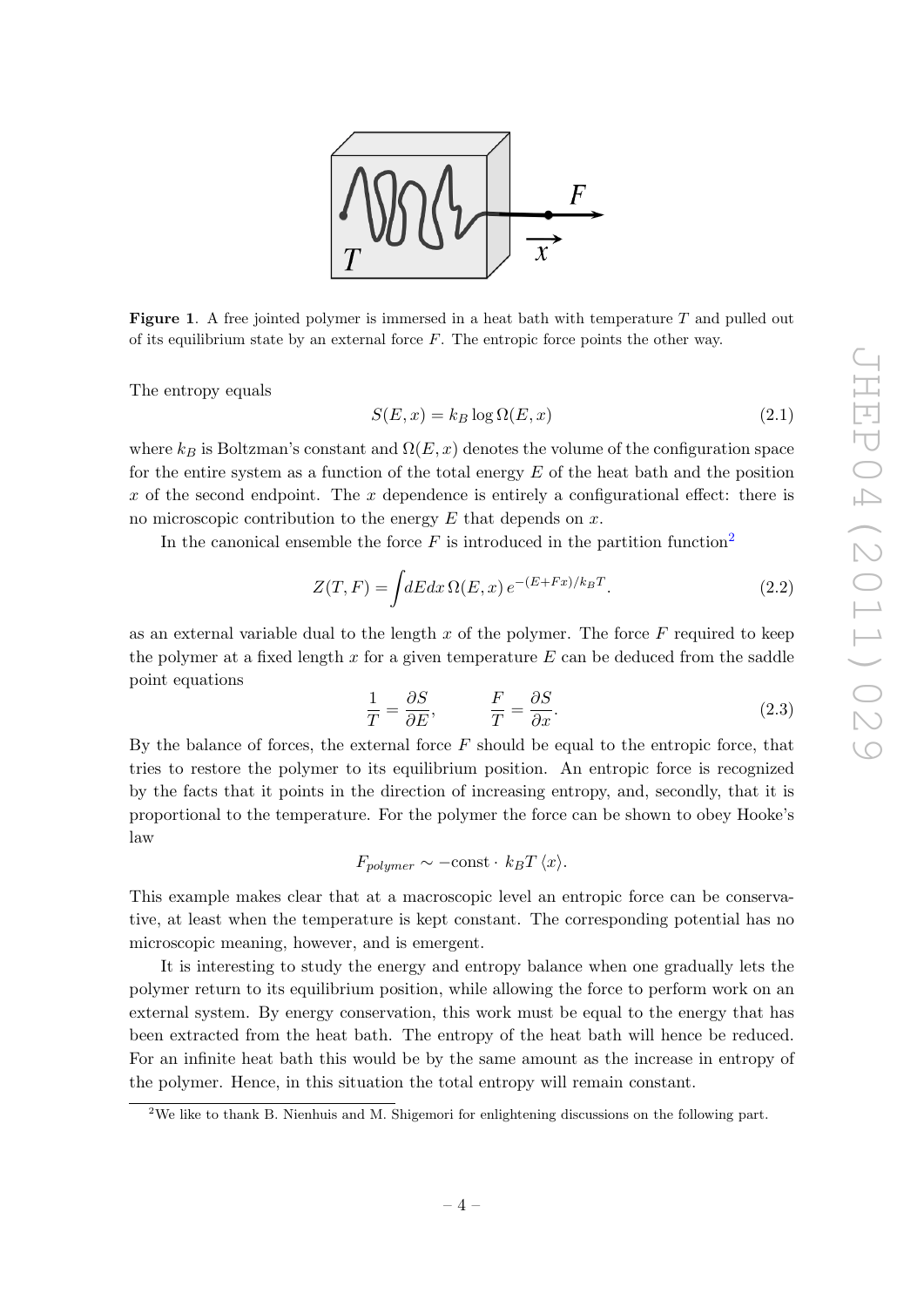This can be studied in more detail in the micro-canonical ensemble, because it takes the total energy into account including that of the heat bath. To determine the entropic force, one again introduces an external force  $F$  and examines the balance of forces. Specifically, one considers the micro-canonical ensemble given by  $\Omega(E + F x, x)$ , and imposes that the entropy is extremal. This gives

<span id="page-5-1"></span>
$$
\frac{d}{dx}S(E+Fx,\,x) = 0\tag{2.4}
$$

One easily verifies that this leads to the same equations [\(2.3\)](#page-4-2). However, it illustrates that micro-canonically the temperature is in general position dependent, and the force also energy dependent. The term  $Fx$  can be viewed as the energy that was put into the system by pulling the polymer out of its equilibrium position. This equation tells us therefore that the total energy is reduced when the polymer slowly returns to its equilibrium position, but that the entropy stays the same. In this sense the force acts adiabatically.

Note added. In the following our discussion of the polymer is used as a metaphor to illustrate that changes in the amount of information, measured by entropy, can lead to a force. Our aim is to argue that gravity is also an entropic force in this sense. Indeed, we will see that the same kind of reasonings apply to gravity, with some slight modifications. In particular, the notions of entropy and temperature used in this paper should be interpreted as a way of characterizing the amount of information associated with the microscopic degrees of freedom and the energy costs that is associated with changes in this amount of information. Specifically, one may think about this amount of information as the volume of the phase space occupied by the microscopic states.

Another example of an emergent adiabatic force is the reaction force of a fast system when it is influenced by a slowly varying system. In the Born-Oppenheimer approximation this force can be obtained by requiring that the phase space volume of all states with energies below the given state remains constant. This leads to exactly a similar expression as the entropic force in a thermodynamic situation. In this paper we will merge this concept with that of an entropic force. A more detailed explanation of the connection between adiabatic reaction forces with entropic forces, and the relevance for gravity, will be explained in a future publication [\[16\]](#page-26-6)

# <span id="page-5-0"></span>3 Emergence of the laws of Newton

Space is in the first place a device introduced to describe the positions and movements of particles. Space is therefore literally a storage space for information associated with matter. Given that the maximal allowed information is finite for each part of space, it is impossible to localize a particle with infinite precision at a point of a continuum space. In fact, points and continuous coordinates should eventually arise only as derived concepts. One could assume that information is stored in points of a discretized space (like in a lattice model). But if all the associated information would be without duplication, one would not obtain a holographic description, and in fact, one would not recover gravity.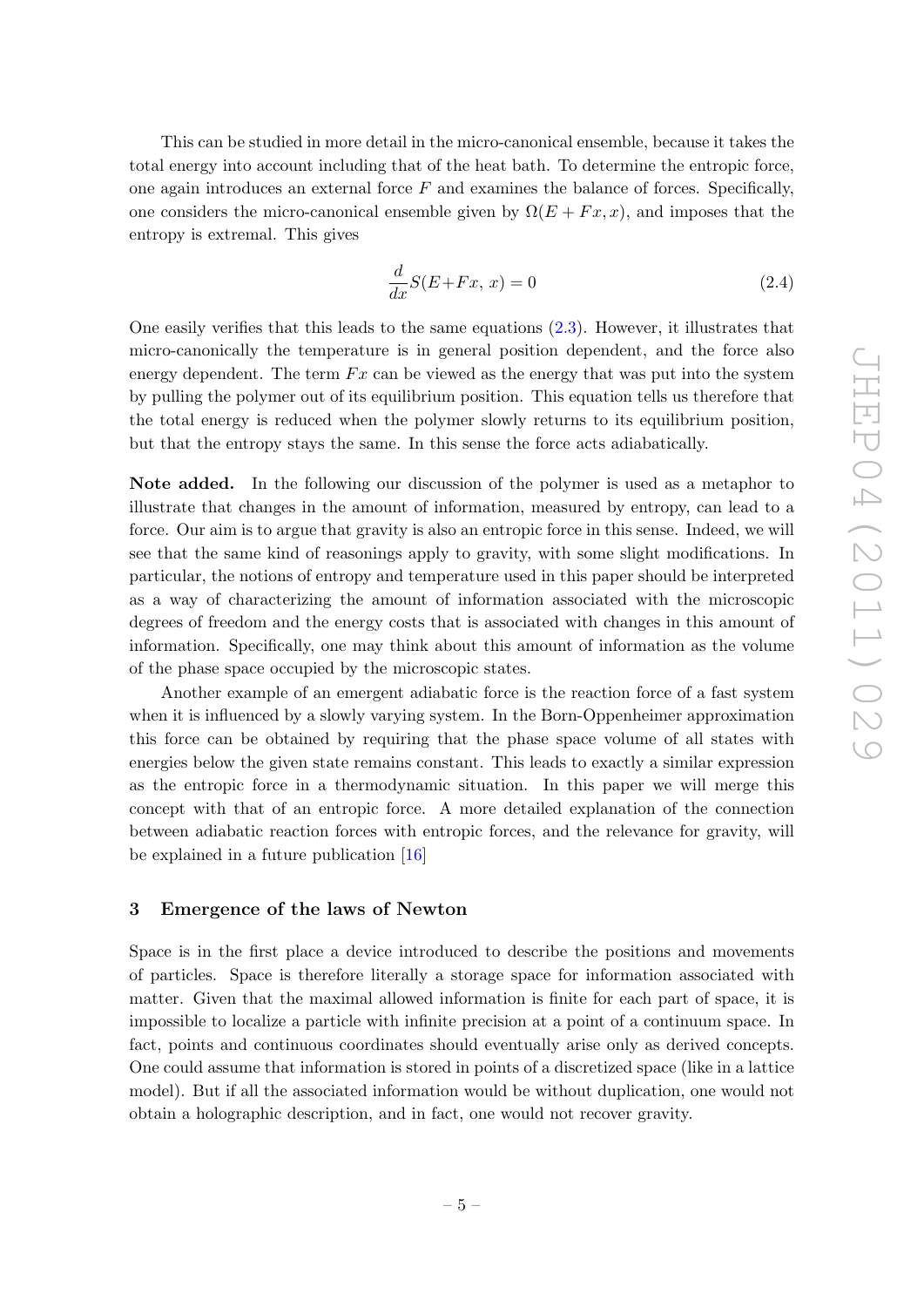Thus we are going to assume that information is stored on surfaces, or screens. Screens separate points, and in this way are the natural place to store information about particles that move from one side to the other. Thus we imagine that this information about the location particles is stored in discrete bits on the screens. The dynamics on each screen is given by some unknown rules, which can be thought of as a way of processing the information that is stored on it. Hence, it does not have to be given by a local field theory, or anything familiar. The microscopic details are irrelevant for us.

Let us also assume that (like in AdS/CFT) there is one special direction corresponding to scale or a coarse graining variable of the microscopic theory. This is the direction in which space is emergent. So the screens that store the information are like stretched horizons. On one side we image that we are using the variables associated with space and time. On the other side of the screen we describe everything still in terms of the microscopic data from which space is derived. We will assume that the microscopic theory has a well defined notion of time, and its dynamics is time translation invariant. This allows one to define energy, and by employing techniques of statistical physics, temperature. These will be the basic ingredients together with the entropy associated with the amount of information.

## <span id="page-6-0"></span>3.1 Force and inertia

Our starting assumption is directly motivated by Bekenstein's original thought experiment [\[1\]](#page-26-0)from which he obtained his famous entropy formula. He considered a particle with mass  $m$  attached to a fictitious "string" that is lowered towards a black hole. Just before the horizon the particle is dropped in. Due to the infinite redshift the mass increase of the black hole can be made arbitrarily small, classically. If one would take a thermal gas of particles, this fact would lead to problems with the second law of thermodynamics. Bekenstein solved this by arguing that when a particle is one Compton wavelength from the horizon, it is considered to be part of the black hole. Therefore, it increases the mass and horizon area by a small amount, which he identified with one bit of information. This led him to his area law for the black hole entropy.

We want to mimic this reasoning not near a black hole horizon, but in flat nonrelativistic space. So we consider a small piece of a holographic screen, and a particle of mass  $m$  that approaches it from the side at which space time has already emerged. Concretely this means that on one side the physics is described in macroscopic variables such as the positions of particles. The physics of the other side of the screen is still formulated in term of microscopic degrees of freedom. The holographic principle tells us that we can imagine that its associated information can be mapped on to the screen that separates the two region. Eventually the particle merges with these microscopic degrees of freedom, but before it does so it already influences the amount of its associated information. The situation is depicted in figure [2.](#page-7-0)

Motivated by Bekenstein's argument, let us postulate that the change of entropy associated with the information on the boundary equals

<span id="page-6-1"></span>
$$
\Delta S = 2\pi k_B \qquad \text{when} \qquad \Delta x = \frac{\hbar}{mc}.\tag{3.1}
$$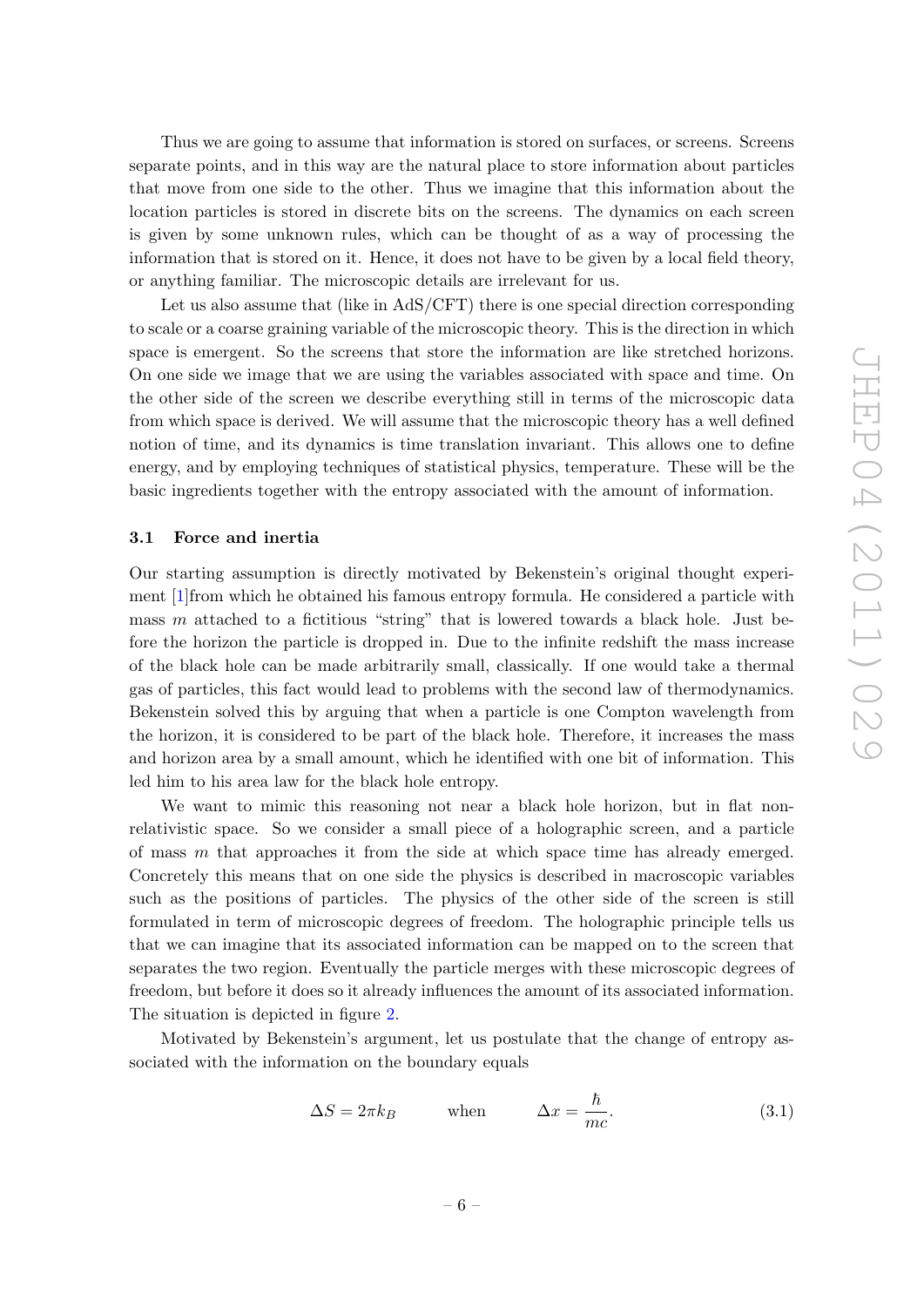

<span id="page-7-0"></span>Figure 2. A particle with mass approaches a part of the holographic screen. The screen bounds the emerged part of space, which contains the particle, and stores data that describe the part of space that has not yet emerged, as well as some part of the emerged space.

The reason for putting in the factor of  $2\pi$ , will become apparent soon. Let us rewrite this formula in the slightly more general form by assuming that the change in entropy near the screen is linear in the displacement  $\Delta x$ .

<span id="page-7-1"></span>
$$
\Delta S = 2\pi k_B \frac{mc}{\hbar} \Delta x.
$$
\n(3.2)

To understand why it is also proportional to the mass  $m$ , let us imagine splitting the particle into two or more lighter sub-particles. Each sub-particle then carries its own associated change in entropy after a shift  $\Delta x$ . Since entropy and mass are both additive, it is natural to expect that the entropy change should be proportional to the mass. How does force arise? The basic idea is to use the analogy with osmosis across a semi-permeable membrane. When a particle has an entropic reason to be on one side of the membrane and the membrane carries a temperature, it will experience an effective force equal to

<span id="page-7-3"></span>
$$
F\Delta x = T\Delta S. \tag{3.3}
$$

This is the entropic force. Thus, in order to have a non zero force, we need to have a non vanishing temperature. From Newton's law we know that a force leads to a non zero acceleration. Of course, it is well known that acceleration and temperature are closely related. Namely, as Unruh showed, an observer in an accelerated frame experiences a temperature

<span id="page-7-2"></span>
$$
k_B T = \frac{1}{2\pi} \frac{\hbar a}{c},\tag{3.4}
$$

where  $a$  denotes the acceleration. Let us take this as the temperature associated with the bits on the screen. Now it is clear why the equation [\(3.2\)](#page-7-1) for  $\Delta S$  was chosen to be of the given form, including the factor of  $2\pi$ . It is picked precisely in such a way that one recovers the second law of Newton

$$
F = ma.\tag{3.5}
$$

as is easily verified by combining  $(3.4)$  together with  $(3.2)$  and  $(3.3)$ .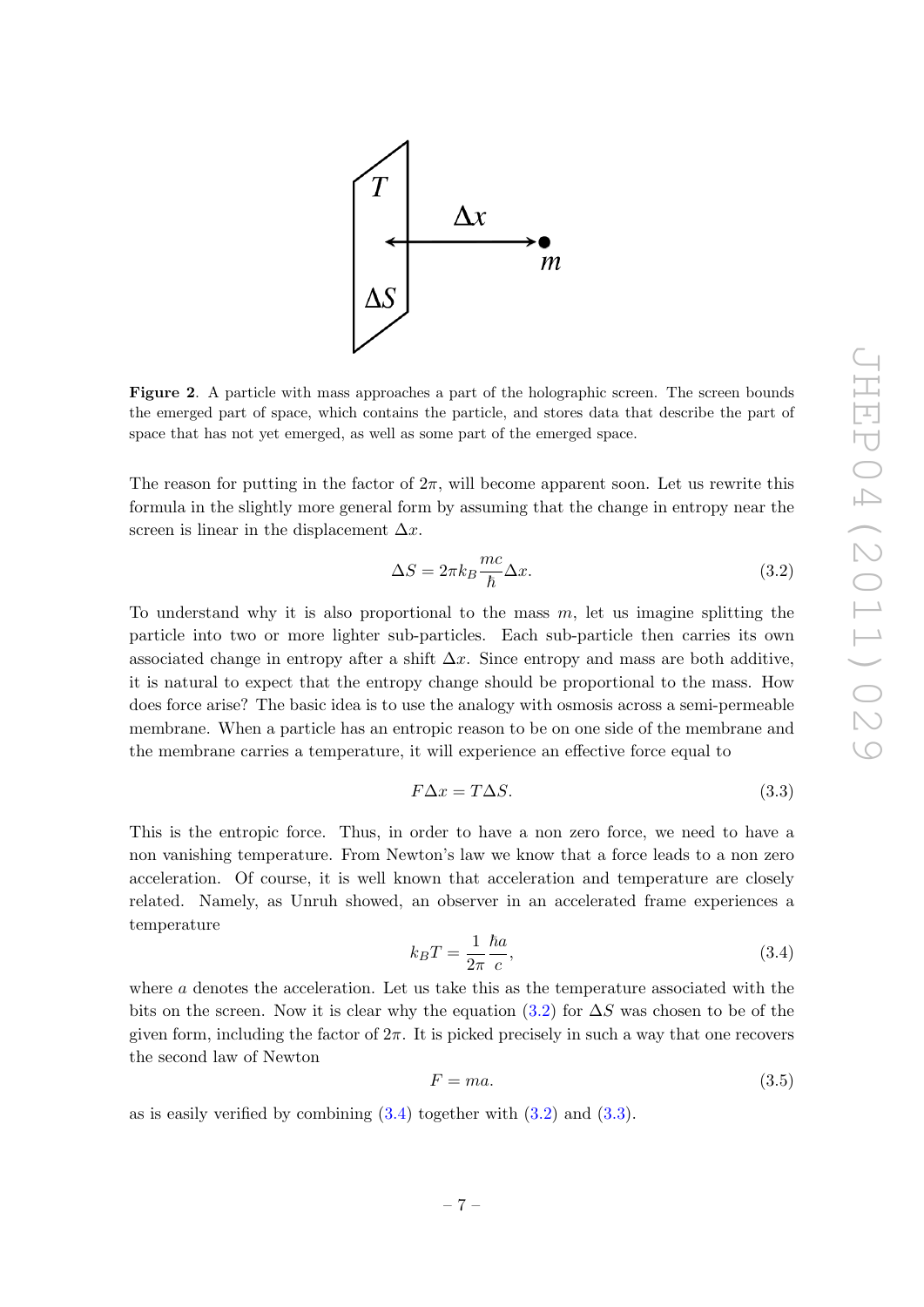Equation  $(3.4)$  should be read as a formula for the temperature T that is required to cause an acceleration equal to  $a$ . And not as usual, as the temperature caused by an acceleration.

## <span id="page-8-0"></span>3.2 Newton's law of gravity

Now suppose our boundary is not infinitely extended, but forms a closed surface. More specifically, let us assume it is a sphere with already emerged space on the outside. For the following it is best to forget about the Unruh law [\(3.4\)](#page-7-2), since we don't need it. It only served as a further motivation for  $(3.2)$ . The key statement is simply that we need to have a temperature in order to have a force. Since we want to understand the origin of gravity, we need to know where the temperature comes from.

One can think about the boundary as a storage device for information. Assuming that the holographic principle holds, the maximal storage space, or total number of bits, is proportional to the area  $A$ . In fact, in a theory of emergent space this how area may be defined: each fundamental bit occupies by definition one unit cell.

Let us denote the number of used bits by  $N$ . It is natural to assume that this number will be proportional to the area. So we write

<span id="page-8-1"></span>
$$
N = \frac{Ac^3}{G\hbar} \tag{3.6}
$$

where we introduced a new constant  $G$ . Eventually this constant is going to be identified with Newton's constant, of course. But since we have not assumed anything yet about the existence a gravitational force, one can simply regard this equation as the definition of G. So, the only assumption made here is that the number of bits is proportional to the area. Nothing more.

Suppose there is a total energy  $E$  present in the system. Let us now just make the simple assumption that the energy is divided evenly over the bits  $N$ . The temperature is then determined by the equipartition rule

<span id="page-8-2"></span>
$$
E = \frac{1}{2} N k_B T \tag{3.7}
$$

as the average energy per bit. After this we need only one more equation. It is:

$$
E = Mc^2. \tag{3.8}
$$

Here M represents the mass that would emerge in the part of space enclosed by the screen, see figure [3.](#page-9-1) Even though the mass is not directly visible in the emerged space, its presence is noticed though the energy that is distributed of the the screen.

The rest is straightforward: one eliminates  $E$  and inserts the expression for the number of bits to determine T in terms of M and A. Next one uses the postulate  $(3.2)$  for the change of entropy to determine the force. Finally one inserts

$$
A = 4\pi R^2.
$$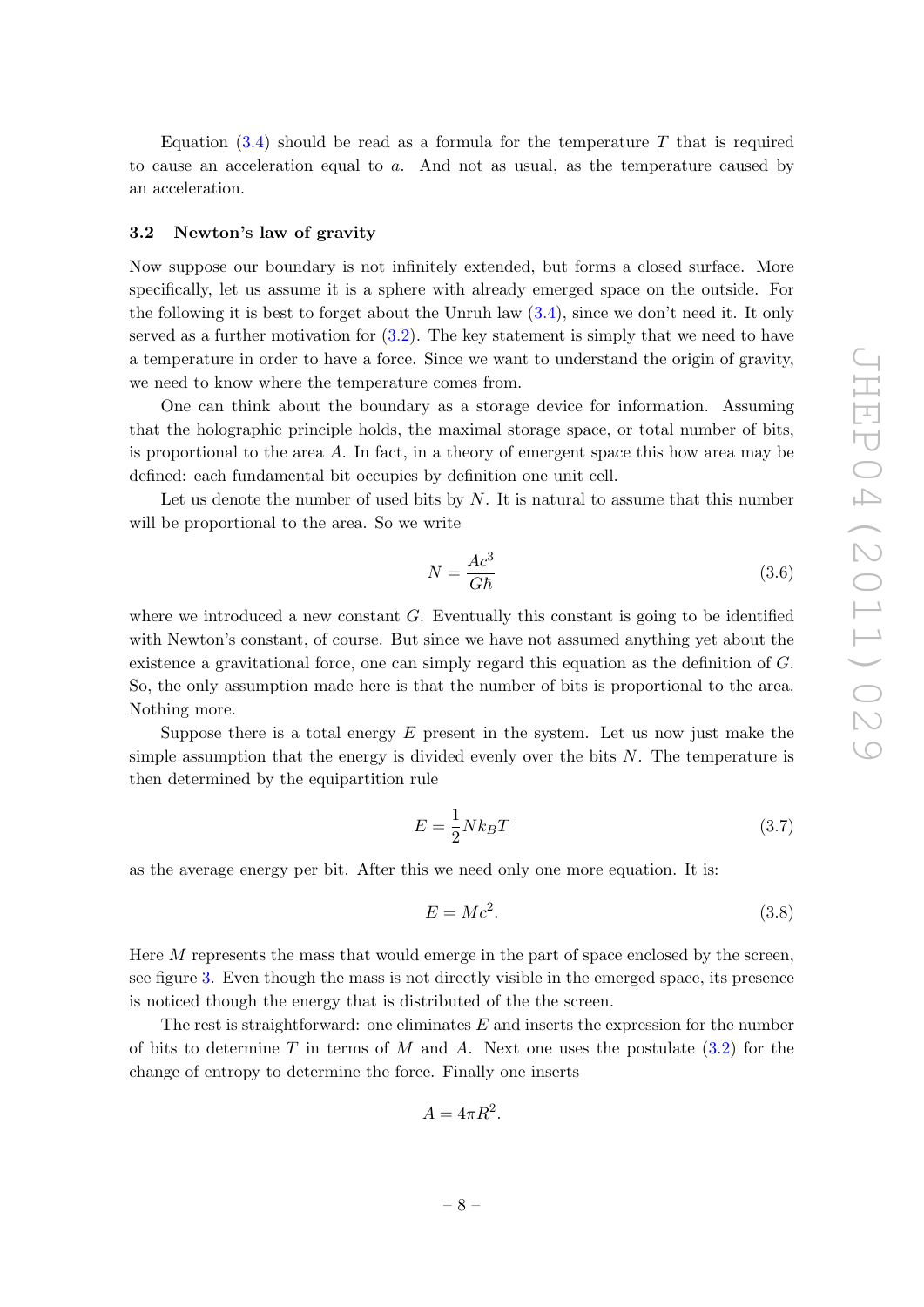

<span id="page-9-1"></span>**Figure 3.** A particle with mass  $m$  near a spherical holographic screen. The energy is evenly distributed over the occupied bits, and is equivalent to the mass  $M$  that would emerge in the part of space surrounded by the screen.

and one obtains the familiar law:

$$
F = G \frac{Mm}{R^2}.\tag{3.9}
$$

We have recovered Newton's law of gravitation, practically from first principles!

These equations do not just come out by accident. It had to work, partly for dimensional reasons, and also because the laws of Newton have been ingredients in the steps that lead to black hole thermodynamics and the holographic principle. In a sense we have reversed these arguments. But the logic is clearly different, and sheds new light on the origin of gravity: it is an entropic force! That is the main statement, which is new and has not been made before. If true, this should have profound consequences.

#### <span id="page-9-0"></span>3.3 Naturalness and robustness of the derivation

Our starting point was that space has one emergent holographic direction. The additional ingredients were that (i) there is a change of entropy in the emergent direction (ii) the number of degrees of freedom are proportional to the area of the screen, and (iii) the energy is evenly distributed over these degrees of freedom. After that it is unavoidable that the resulting force takes the form of Newton's law. In fact, this reasoning can be generalized to arbitrary dimensions<sup>[3](#page-9-2)</sup> with the same conclusion. But how robust and natural are these heuristic arguments?

Perhaps the least obvious assumption is equipartition, which in general holds only for free systems. But how essential is it? Energy usually spreads over the microscopic degrees of freedom according to some non trivial distribution function. When the lost bits are randomly chosen among all bits, one expects the energy change associated with  $\Delta S$  still to be proportional to the energy per unit area  $E/A$ . This fact could therefore be true even when equipartition is not strictly obeyed.

<span id="page-9-2"></span><sup>&</sup>lt;sup>3</sup>In d dimensions [\(3.6\)](#page-8-1) includes a factor  $\frac{1}{2}\frac{d-2}{d-3}$  to get the right identification with Newton's constant.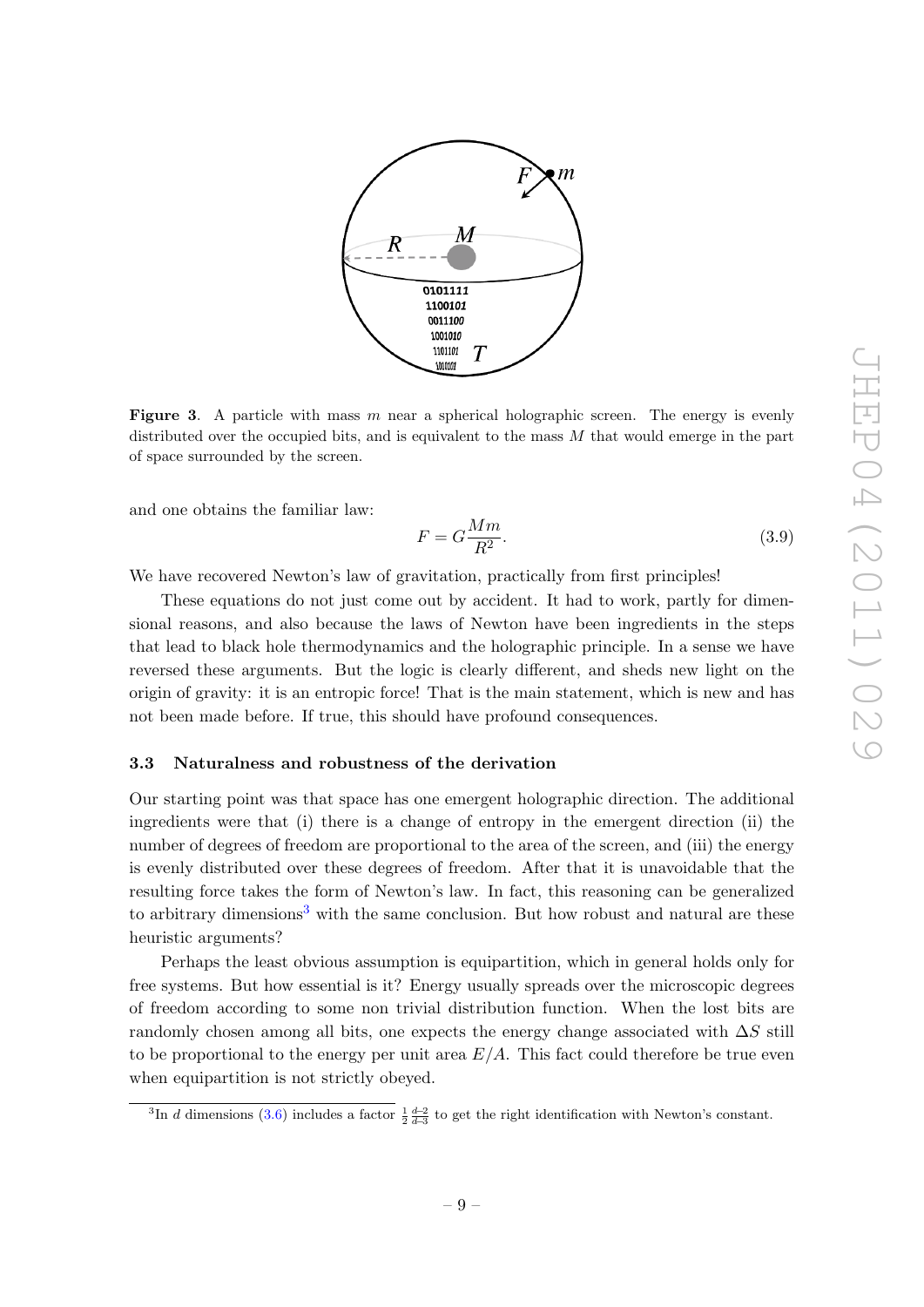Why do we need the speed of light c in this non relativistic context? It was necessary to translate the mass M into an energy, which provides the heat bath required for the entropic force. In the non-relativistic setting this heat bath is infinite, but in principle one has to take into account that the heat bath loses or gains energy when the particle changes its location under the influence of an external force. This will lead to relativistic redshifts, as we will see.

Since the postulate [\(3.1\)](#page-6-1) is the basic assumption from which everything else follows, let us discuss its meaning in more detail. Why does the entropy precisely change like this when one shifts by one Compton wave length? In fact, one may wonder why we needed to introduce Planck's constant in the first place, since the only aim was to derive the classical laws of Newton. Indeed,  $\hbar$  eventually drops out of the most important formulas. So, in principle one could multiply it with any constant and still obtain the same result. Hence,  $\hbar$ just serves as an *auxiliary* variable that is needed for dimensional reasons. It can therefore be chosen at will, and defined so that  $(3.1)$  is exactly valid. The main content of this equation is therefore simply that there is an entropy change perpendicular to the screen proportional to the mass m and the displacement  $\Delta x$ . That is all there is to it.

If we would move further away from the screen, the change in entropy will in general no longer be given by the same rule. Suppose the particle stays at radius  $R$  while the screen is moved to  $R_0 < R$ . The number of bits on the screen is multiplied by a factor  $(R_0/R)^2$ , while the temperature is divided by the same factor. Effectively, this means that only  $\hbar$  is multiplied by that factor, and since it drops out, the resulting force will stay the same. In this situation the information associated with the particle is no longer concentrated in a small area, but spreads over the screen. The next section contains a proposal for precisely how it is distributed, even for general matter configurations.

#### <span id="page-10-0"></span>3.4 Inertia and the Newton potential

To complete the derivation of the laws of Newton we have to understand why the symbol a, that was basically introduced by hand in  $(3.4)$ , is equal to the physical acceleration  $\ddot{x}$ . In fact, so far our discussion was quasi static, so we have not determined yet how to connect space at different times. In fact, it may appear somewhat counter-intuitive that the temperature  $T$  is related to the vector quantity  $a$ , while in our identifications the entropy gradient  $\Delta S/\Delta x$  is related to the scalar quantity m. In a certain way it seems more natural to have it the other way around.

So let reconsider what happens to the particle with mass  $m$  when it approaches the screen. Here it should merge with the microscopic degrees of freedom on the screen, and hence it will be made up out of the same bits as those that live on the screen. Since each bit carries an energy  $\frac{1}{2}k_BT$ , the number of bits n follows from

$$
mc^2 = \frac{1}{2}n \, k_B T. \tag{3.10}
$$

When we insert this into equation  $(3.2)$ , and use  $(3.4)$ , we can express the entropy change in terms of the acceleration as

$$
\frac{\Delta S}{n} = k_B \frac{a \Delta x}{2c^2}.
$$
\n(3.11)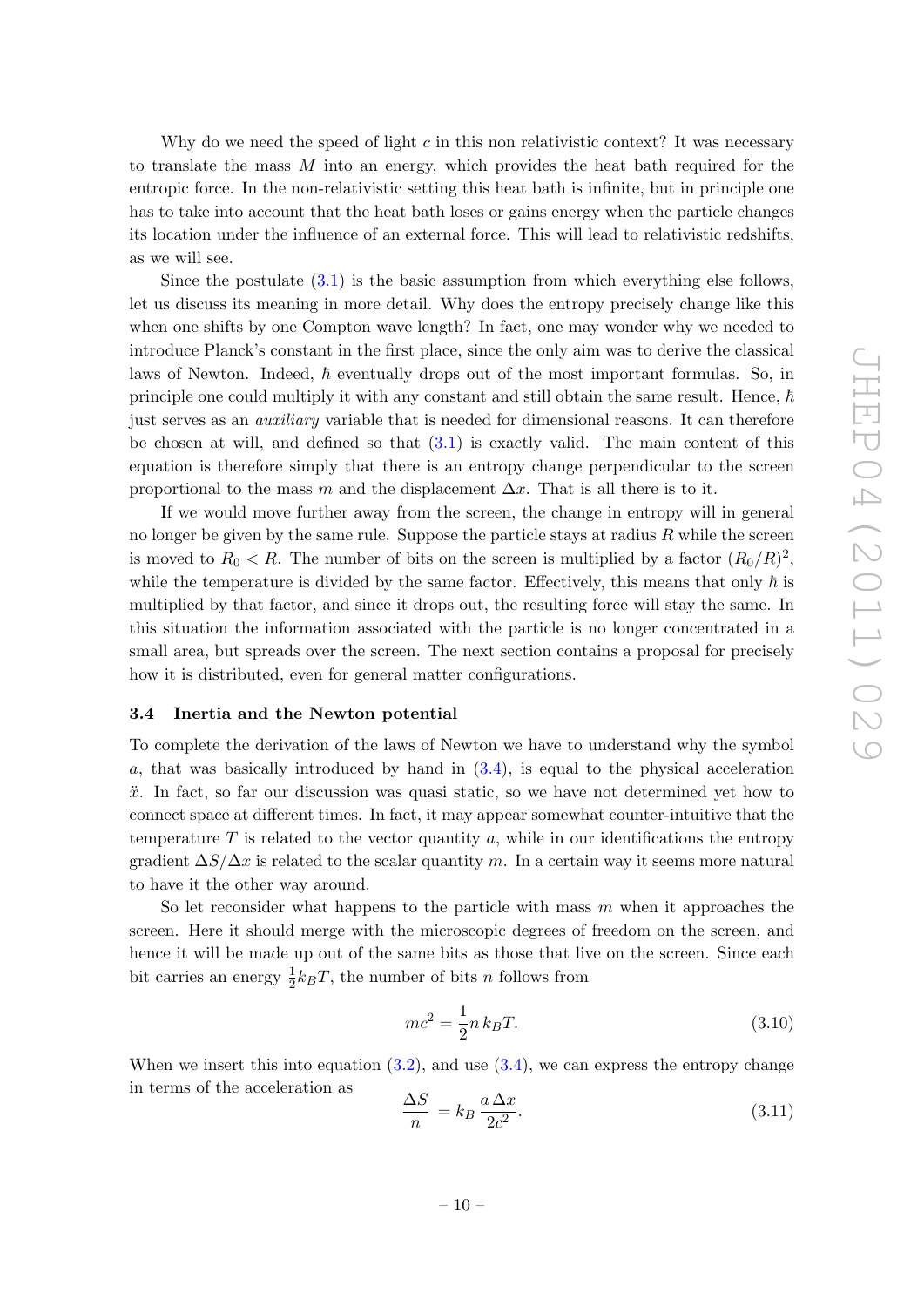By combining the above equations one of course again recovers  $F = ma$  as the entropic force. But, by introducing the number of bits n associated with the particle, we succeeded in making the identifications more natural in terms of their scalar versus vector character. In fact, we have eliminated  $\hbar$  from the equations, which in view of our earlier comment is a good thing.

Thus we conclude that acceleration is related to an entropy gradient. This will be one of our main principles: inertia is a consequence of the fact that a particle in rest will stay in rest because there are no entropy gradients. Given this fact it is natural to introduce the Newton potential  $\Phi$  and write the acceleration as a gradient

$$
a=-\nabla\Phi.
$$

This allows us to express the change in entropy in the concise way

<span id="page-11-1"></span>
$$
\frac{\Delta S}{n} = -k_B \frac{\Delta \Phi}{2c^2}.
$$
\n(3.12)

We thus reach the important conclusion that the Newton potential  $\Phi$  keeps track of the depletion of the entropy per bit. It is therefore natural to identify it with a coarse graining variable, like the (renormalization group) scale in AdS/CFT. Indeed, in the next section we propose a holographic scenario for the emergence of space in which the Newton potential precisely plays that role. This allows us to generalize our discussion to other mass distributions and arbitrary positions in a natural way, and give additional support for the presented arguments.

#### <span id="page-11-0"></span>4 Emergent gravity for general matter distributions

Space emerges at a macroscopic level only after coarse graining. One forgets or integrates out a large number of microscopic degrees of freedom. A certain part of the microscopic phase space is forgotten. Hence, there will be a finite entropy associated with each matter configuration, which measures the amount of microscopic information that is made invisible to the macroscopic observer. In general, this amount will depend on the distribution of the matter. The microscopic dynamics by which this information is processed looks random from a macroscopic point of view. Fortunately, to determine the force we don't need the details of the information, nor the exact dynamics, only the amount of information given by the entropy, and the energy that is associated with it. If the entropy changes as a function of the location of the matter distribution, it will lead to an entropic force.

Therefore, space can not just emerge by itself. It has to be endowed by a book keeping device that keeps track of the amount of information for a given energy distribution. It turns out, that in a non relativistic situation this device is provided by Newton's potential Φ. And the resulting entropic force is called gravity.

We start from microscopic information. It is assumed to be stored on holographic screens. Note that information has a natural inclusion property: by forgetting certain bits, by coarse graining, one reduces the amount of information. This coarse graining can be achieved through averaging, a block spin transformation, integrating out, or some other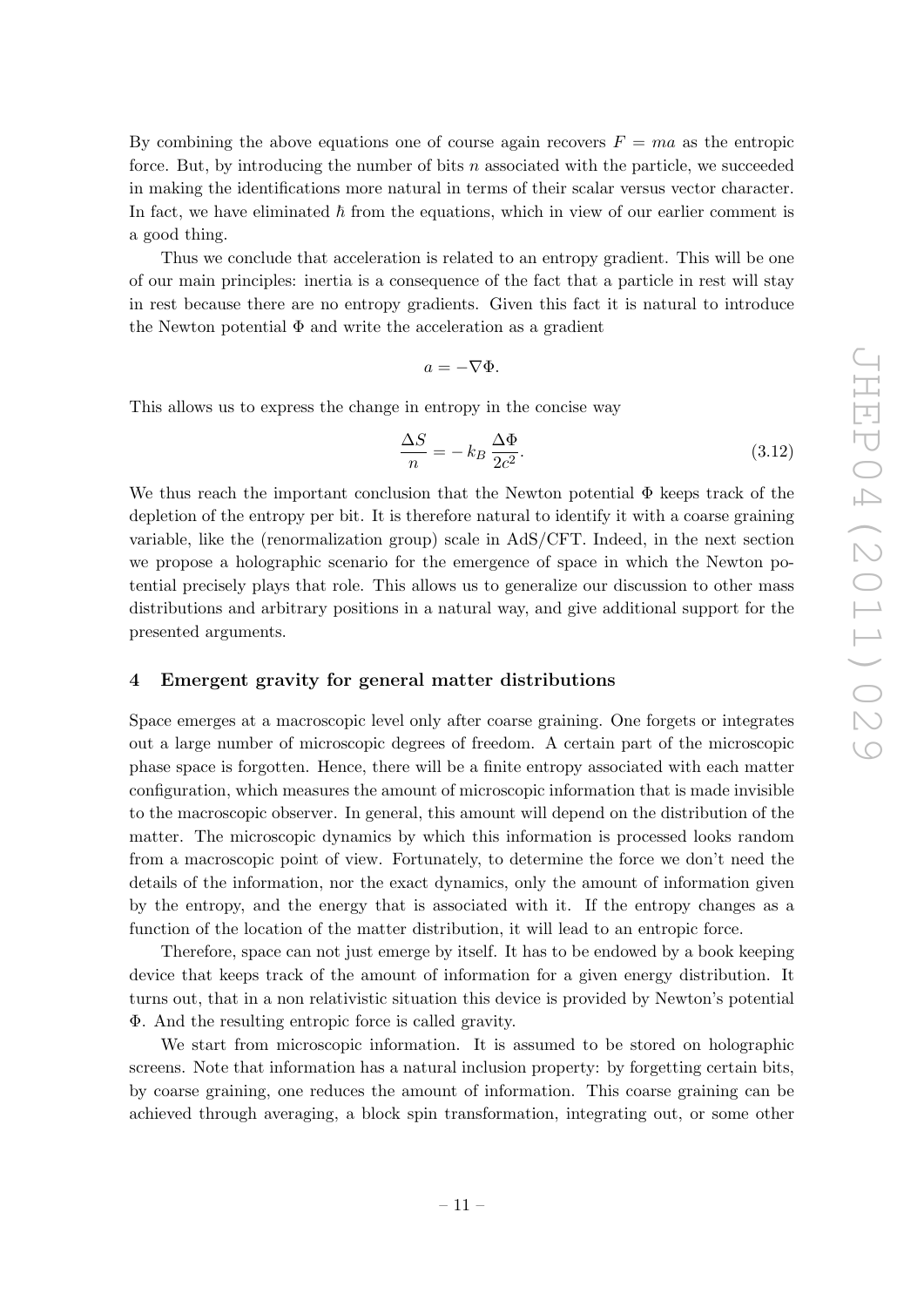

Figure 4. The holographic screens are located at equipotential surfaces. The information on the screens is coarse grained in the direction of decreasing values of the Newton potential Φ. The maximum coarse graining happens at black hole horizons, when  $2\Phi/c^2 = -1$ .

<span id="page-12-1"></span>renormalization group procedure. At each step one obtains a further coarse grained version of the original microscopic data.

The coarse grained data live on smaller screens obtained by moving the first screen further into the interior of the space. The information that is removed by coarse graining is replaced by the emerged part of space between the two screens. In this way one gets a nested or foliated description of space by having surfaces contained within surfaces. In other words, just like in AdS/CFT, there is one emerging direction in space that corresponds to a "coarse graining" variable, something like the cut-off scale of the system on the screens.

A priori there is no preferred holographic direction in flat space. However, this is where we use our observation about the Newton potential. It is the natural variable that measures the amount of coarse graining on the screens. Therefore, the holographic direction is given by the gradient  $\nabla \Phi$  of the Newton potential. In other words, the holographic screens correspond to equipotential surfaces. This leads to a well defined foliation of space, except that screens may break up into disconnected parts that each enclose different regions of space. This is depicted in figure [4.](#page-12-1)

The amount of coarse graining is measured by the ratio  $\Phi/c^2$ , as can be seen from [\(3.12\)](#page-11-1). Note that  $-2\Phi/c^2$  is a dimensionless number that is always between zero and one, and is only equal to one on the horizon of a black hole. We interpret this as the point where all bits have been maximally coarse grained. Thus the foliation naturally stops at black hole horizons.

#### <span id="page-12-0"></span>4.1 The Poisson equation for general matter distributions

Consider a microscopic state, which after coarse graining corresponds to a given mass distribution in space. All microscopic states that lead to the same mass distribution belong to the same macroscopic state. The entropy for each of these state is defined as the number of microscopic states that flow to the same macroscopic state.

We want to determine the gravitational force by using virtual displacements, and calculating the associated change in energy. So, let us freeze time and keep all the matter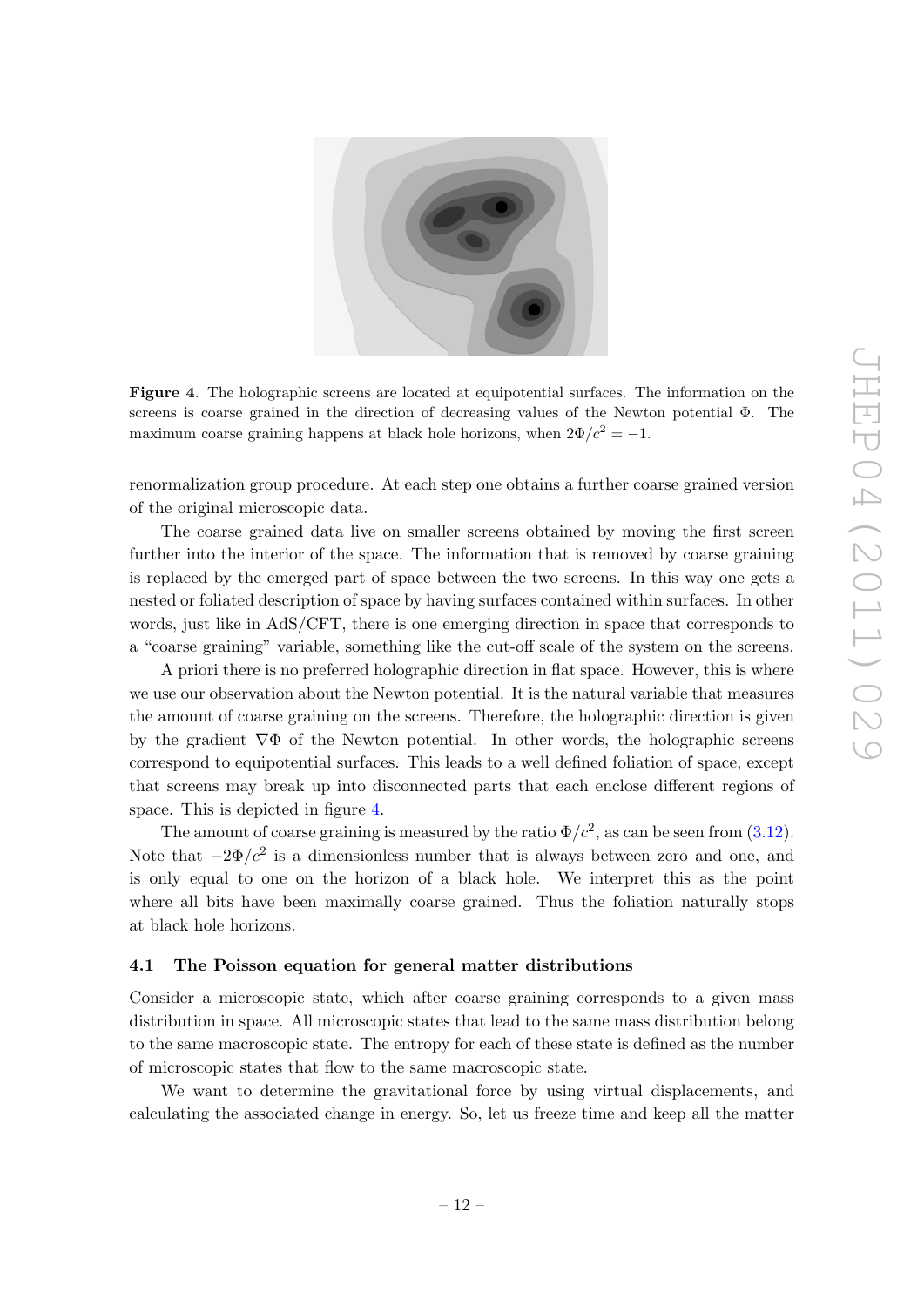at fixed locations. Hence, it is described by a static matter density  $\rho(\vec{r})$ . Our aim is to obtain the force that the matter distribution exerts on a collection of test particles with masses  $m_i$  and positions  $\vec{r}_i$ .

We choose a holographic screen  $S$  corresponding to an equipotential surface with fixed Newton potential  $\Phi_0$ . We assume that the entire mass distribution given by  $\rho(x)$  is contained inside the volume enclosed by the screen, and all test particles are outside this volume. To explain the force on the particles, we again need to determine the work that is performed by the force and show that it is naturally written as the change in entropy multiplied by the temperature. The difference with the spherically symmetric case is that the temperature on the screen is not necessarily constant. Indeed, the situation is in general not in equilibrium. Nevertheless, one can locally define temperature and entropy per unit area.

First let us identify the temperature. We do this by taking a test particle and moving it close to the screen, and measuring the local acceleration. Thus, motivated by our earlier discussion we define temperature analogous to [\(3.4\)](#page-7-2), namely by

$$
k_B T = \frac{1}{2\pi} \frac{\hbar \nabla \Phi}{kc}.
$$
\n(4.1)

Here the derivative is taken in the direction of the outward pointing normal to the screen. Note at this point  $\Phi$  is just introduced as a device to describe the local acceleration, but we don't know yet whether it satisfies an equation that relates it to the mass distribution.

The next ingredient is the density of bits on the screen. We again assume that these bits are uniformly distributed, and so [\(3.6\)](#page-8-1) is generalized to

<span id="page-13-0"></span>
$$
dN = \frac{c^3}{G\hbar} dA.
$$
\n(4.2)

Now let us impose the analogue of the equipartition relation [\(3.7\)](#page-8-2). It is takes the form of an integral expression for the energy

$$
E = \frac{1}{2}k_B \int_{\mathcal{S}} T dN. \tag{4.3}
$$

It is an amusing exercise to work out the consequence of this relation. Of course, the energy  $E$  is again expressed in terms of the total enclosed mass  $M$ . After inserting our identifications for the left hand side one obtains a familiar relation: Gauss's law!

$$
M = \frac{1}{4\pi G} \int_{\mathcal{S}} \nabla \Phi \cdot dA. \tag{4.4}
$$

This should hold for arbitrary screens given by equipotential surfaces. When a bit of mass is added to the region enclosed by the screen  $S$ , for example, by first putting it close to the screen and then pushing it across, the mass  $M$  should change accordingly. This condition can only hold in general if the potential  $\Phi$  satisfies the Poisson equation

$$
\nabla^2 \Phi(\vec{r}) = 4\pi G \,\rho(\vec{r}).\tag{4.5}
$$

We conclude that by making natural identifications for the temperature and the information density on the holographic screens, that the laws of gravity come out in a straightforward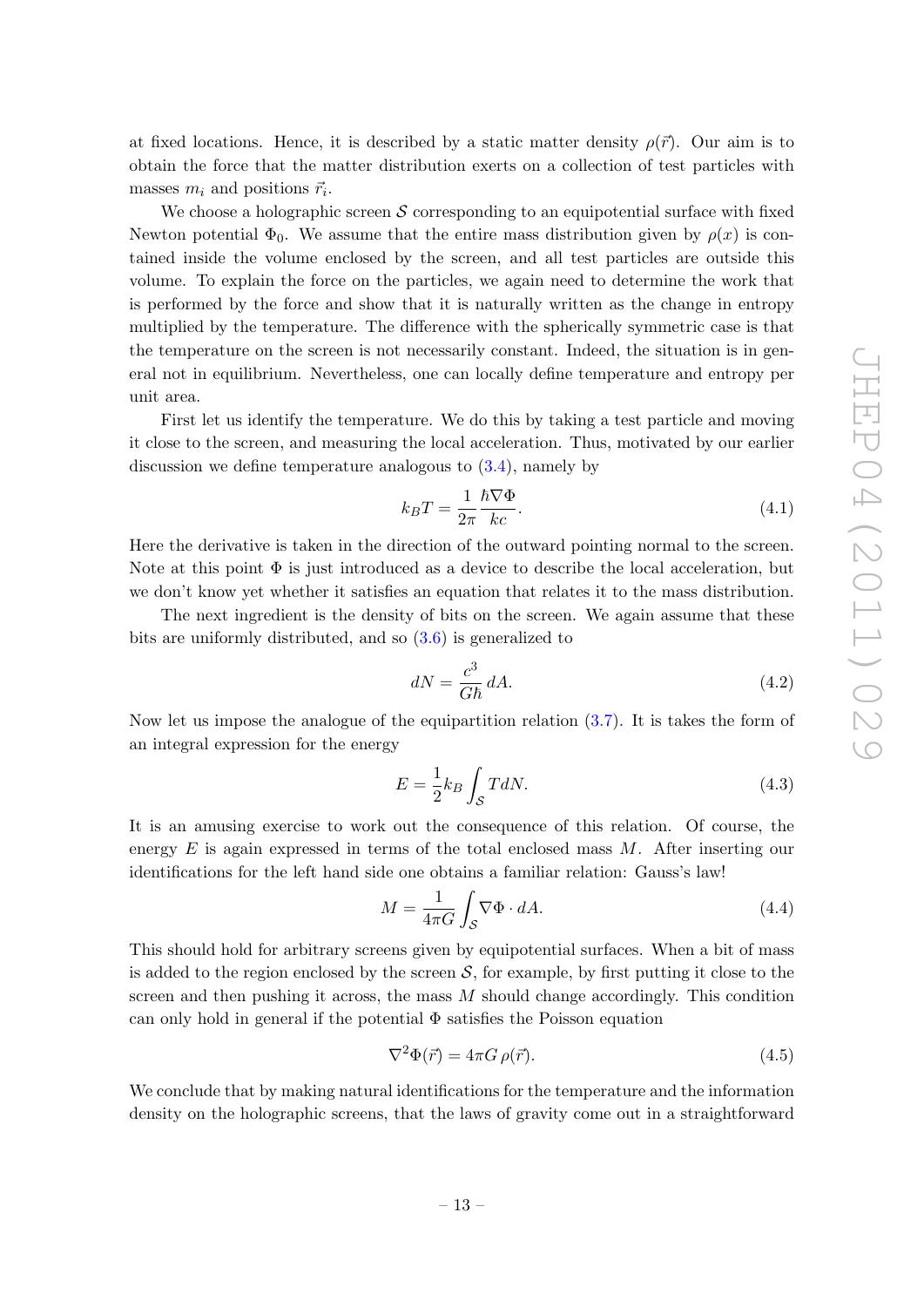

Figure 5. A general mass distribution inside the not yet emerged part of space enclosed by the screen. A collection of test particles with masses  $m_i$  are located at arbitrary points  $\vec{r}_i$  in the already emerged space outside the screen. The forces  $\vec{F}_i$  due to gravity are determined by the virtual work done after infinitesimal displacement  $\delta \vec{r}_i$  of the particles.

fashion. Note that to obtain Newtonian gravity one has to assume that the bit density on the screen is uniform, and that the energy follows from an equipartition. Changing either of these assumption leads to another form of gravity.

#### <span id="page-14-0"></span>4.2 The gravitational force for arbitrary particle locations

The next issue is to obtain the force acting on matter particles that are located at arbitrary points outside the screen. For this we need a generalization of the first postulate [\(3.2\)](#page-7-1) to this situation. What is the entropy change due to arbitrary infinitesimal displacements  $\delta \vec{r_i}$ of the particles? There is only one natural choice here. We want to find the change  $\delta s$  in the entropy density locally on the screen  $S$ . We noted in  $(3.12)$  that the Newton potential Φ keeps track of the changes of information per unit bit. Hence, the right identification for the change of entropy density is

$$
\delta s = k_B \frac{\delta \Phi}{2c^2} \, dN \tag{4.6}
$$

where  $\delta\Phi$  is the response of the Newton potential due to the shifts  $\delta\vec{r}_i$  of the positions of the particles. To be specific,  $\delta\Phi$  is determined by solving the variation of the Poisson equation

$$
\nabla^2 \delta \Phi(\vec{r}) = 4\pi G \sum_i m_i \delta \vec{r}_i \cdot \nabla_i \delta(\vec{r} - \vec{r}_i)
$$
\n(4.7)

One can verify that with this identification one indeed reproduces the entropy shift [\(3.2\)](#page-7-1) when one of the particles approaches the screen.

Let us now determine the entropic forces on the particles. The combined work done by all of the forces on the test particles is determined by the first law of thermodynamics. However, we need to express in terms of the local temperature and entropy variation.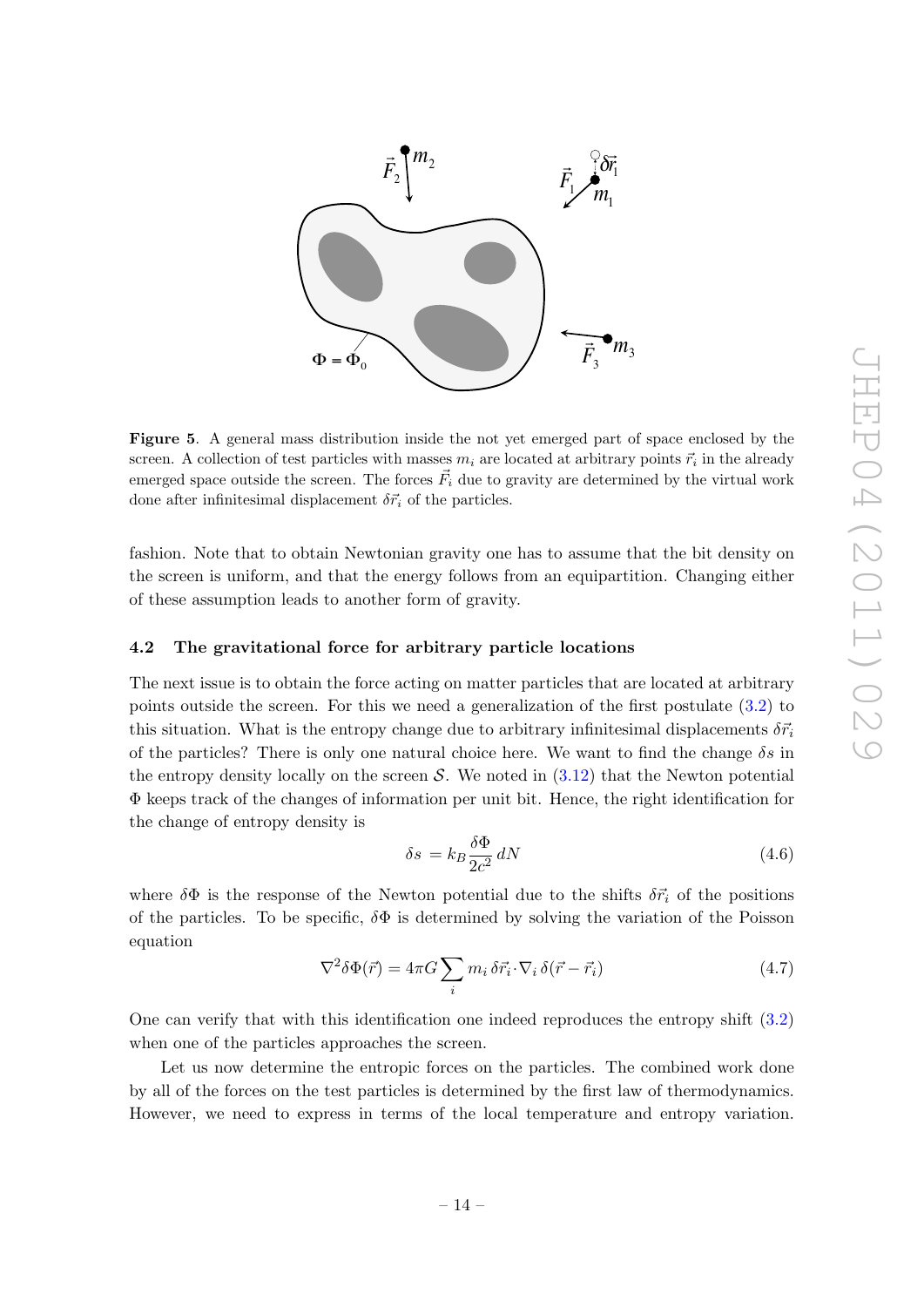Hence,

$$
\sum_{i} \vec{F_i} \cdot \delta \vec{r_i} = \int_{\mathcal{S}} T \,\delta s \tag{4.8}
$$

To see that this indeed gives the gravitational force in the most general case, one simply has to use the electrostatic analogy. Namely, one can redistribute the entire mass M as a mass surface density over the screen  $\mathcal S$  without changing the forces on the particles. The variation of the Newton potential can be obtained from the Greens function for the Laplacian. The rest of the proof is a straightforward application of electrostatics, but then applied to gravity. The basic identity one needs to prove is

$$
\sum_{i} \vec{F}_{i} \cdot \delta \vec{r}_{i} = \frac{1}{4\pi G} \int_{\mathcal{S}} (\delta \Phi \nabla \Phi - \Phi \nabla \delta \Phi) dA \tag{4.9}
$$

which holds for any location of the screen outside the mass distribution. This is easily verified by using Stokes theorem and the Laplace equation. The second term vanishes when the screen is chosen at a equipotential surface. To see this, simply replace  $\Phi$  by  $\Phi_0$ and pull it out of the integral. Since  $\delta\Phi$  is sourced by only the particles outside the screen, the remaining integral just gives zero.

The forces we obtained are independent of the choice of the location of the screen. We could have chosen any equipotential surface, and we would obtain the same values for  $\vec{F}_i$ , the ones described by the laws of Newton. That all of this works is not just a matter of dimensional analysis. The invariance under the choice of equipotential surface is very much consistent with idea that a particular location corresponds to an arbitrary choice of the scale that controls the coarse graining of the microscopic data. The macroscopic physics, in particular the forces, should be independent of that choice.

# <span id="page-15-0"></span>5 The equivalence principle and the Einstein equations

Since we made use of the speed of light c in our arguments, it is a logical step to try and generalize our discussion to a relativistic situation. So let us assume that the microscopic theory knows about Lorentz symmetry, or even has the Poincaré group as a global symmetry. This means we have to combine time and space into one geometry. A scenario with emergent space-time quite naturally leads to general coordinate invariance and curved geometries, since a priori there are no preferred choices of coordinates, nor a reason why curvatures would not be present. Specifically, we would like to see how Einstein's general relativity emerges from similar reasonings as in the previous section. We will indeed show that this is possible. But first we study the origin of inertia and the equivalence principle.

## <span id="page-15-1"></span>5.1 The law of inertia and the equivalence principle

Consider a static background with a global time like Killing vector  $\xi^a$ . To see the emergence of inertia and the equivalence principle, one has to relate the choice of this Killing vector field with the temperature and the entropy gradients. In particular, we like to see that the usual geodesic motion of particles can be understood as being the result of an entropic force.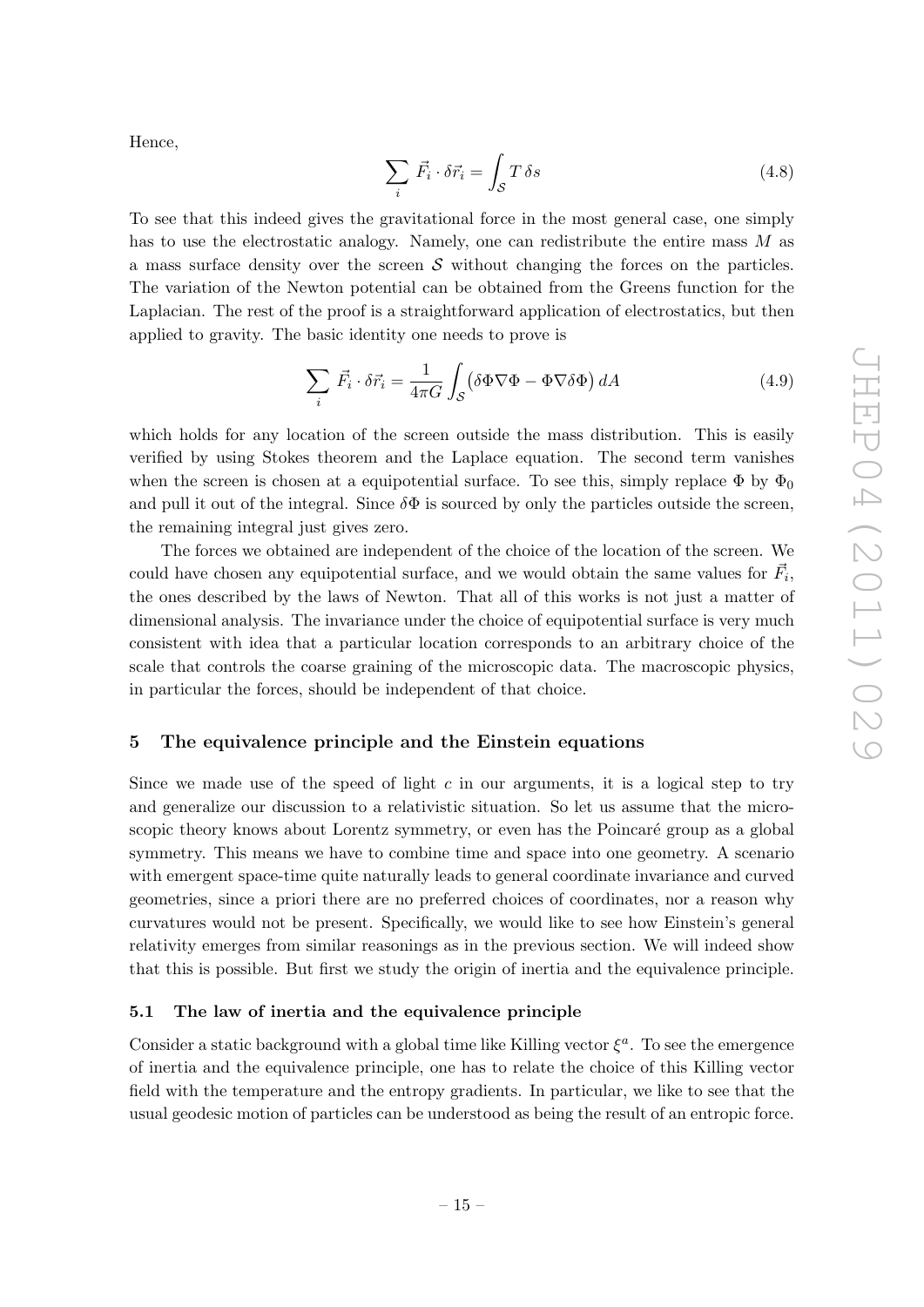In general relativity<sup>[4](#page-16-0)</sup> the natural generalization of Newton's potential is  $[11]$ ,

$$
\phi = \frac{1}{2}\log(-\xi^a \xi_a). \tag{5.1}
$$

Its exponent  $e^{\phi}$  represents the redshift factor that relates the local time coordinate to that at a reference point with  $\phi = 0$ , which we will take to be at infinity.

Just like in the non relativistic case, we like to use  $\phi$  to define a foliation of space, and put our holographic screens at surfaces of constant redshift. This is a natural choice, since in this case the entire screen uses the same time coordinate. So the processing of the microscopic data on the screen can be done using signals that travel without time delay.

We want to show that the redshift perpendicular to the screen can be understood microscopically as originating from the entropy gradients.<sup>[5](#page-16-1)</sup> To make this explicit, let us consider the force that acts on a particle of mass  $m$ . In a general relativistic setting force is less clearly defined, since it can be transformed away by a general coordinate transformation. But by using the time-like Killing vector one can given an invariant meaning to the concept of force [\[11\]](#page-26-7).

The four velocity  $u^a$  of the particle and its acceleration  $a^b \equiv u^a \nabla_a u^b$  can be expressed in terms of the Killing vector  $\xi^b$  as

$$
u^b = e^{-\phi} \xi^b, \qquad \qquad a^b = e^{-2\phi} \xi^a \nabla_a \xi^b.
$$

We can further rewrite the last equation by making use of the Killing equation

$$
\nabla_a \xi_b + \nabla_b \xi_a = 0
$$

and the definition of  $\phi$ . One finds that the acceleration can again be simply expressed the gradient

$$
a^b = -\nabla^b \phi. \tag{5.2}
$$

Note that just like in the non relativistic situation the acceleration is perpendicular to screen S. So we can turn it into a scalar quantity by contracting it with a unit outward pointing vector  $N^b$  normal to the screen S and to  $\xi^b$ .

The local temperature  $T$  on the screen is now in analogy with the non relativistic situation defined by

<span id="page-16-2"></span>
$$
T = \frac{\hbar}{2\pi} e^{\phi} N^b \nabla_b \phi.
$$
 (5.3)

Here we inserted a redshift factor  $e^{\phi}$ , because the temperature T is measured with respect to the reference point at infinity.

To find the force on a particle that is located very close to the screen, we first use again the same postulate as in section two. Namely, we assume that the change of entropy

<span id="page-16-0"></span><sup>&</sup>lt;sup>4</sup>In this subsection and the next we essentially follow Wald's book on general relativity (pg. 288–290). We use a notation in which c and  $k_B$  are put equal to one, but we will keep G and  $\hbar$  explicit.

<span id="page-16-1"></span><sup>&</sup>lt;sup>5</sup>In this entire section it will be very useful to keep the polymer example of section [2](#page-3-0) in mind, since that will make the logic of our reasoning very clear.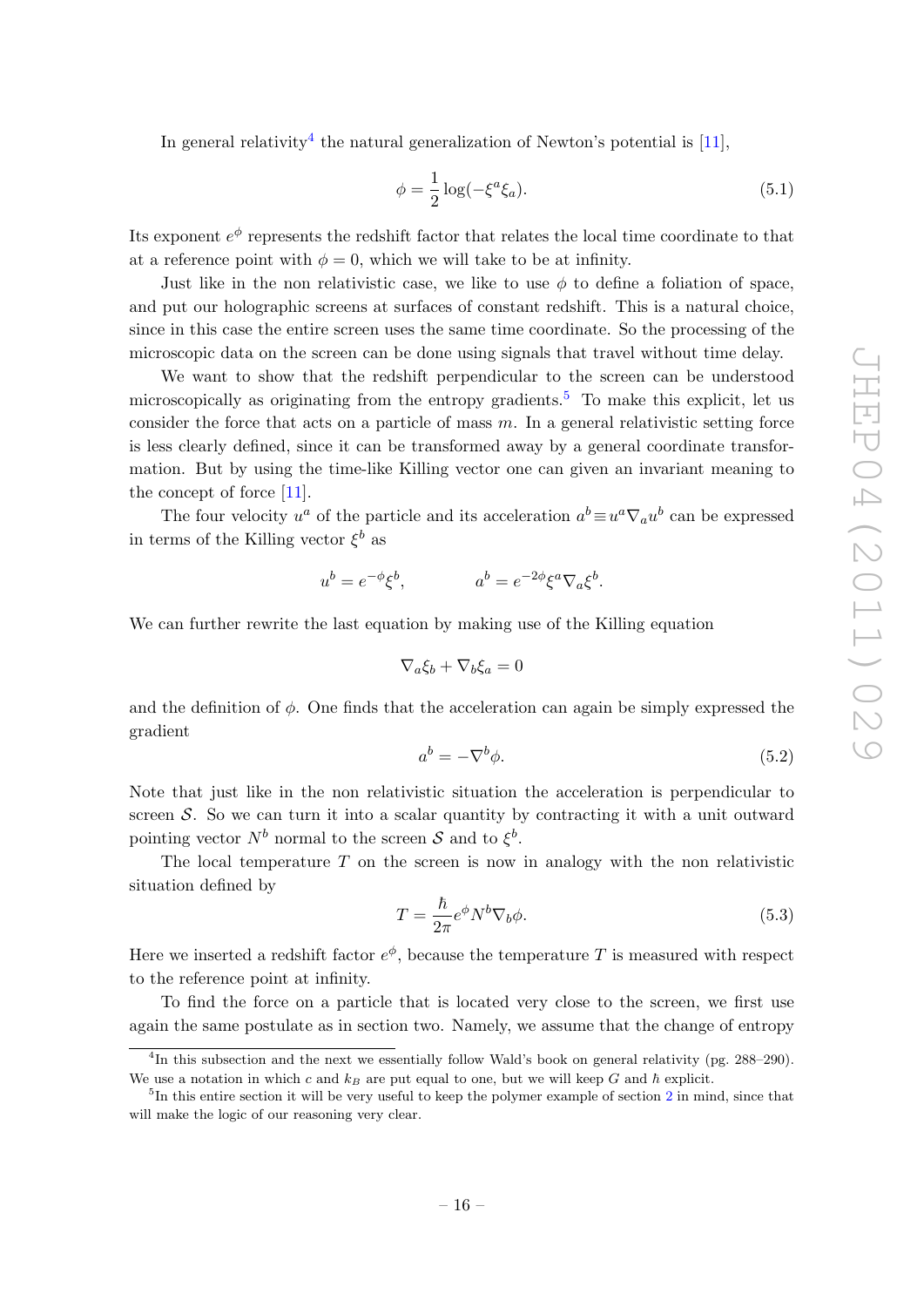at the screen is  $2\pi$  for a displacement by one Compton wavelength normal to the screen. Hence,

$$
\nabla_a S = -2\pi \frac{m}{\hbar} N_a,\tag{5.4}
$$

where the minus sign comes from the fact that the entropy increases when we cross from the outside to the inside. The comments made on the validity of this postulate in section [3.3](#page-9-0) apply here as well. The entropic force now follows from [\(5.3\)](#page-16-2)

<span id="page-17-0"></span>
$$
F_a = T \nabla_a S = -me^{\phi} \nabla_a \phi \tag{5.5}
$$

This is indeed the correct gravitational force that is required to keep a particle at fixed position near the screen, as measured from the reference point at infinity. It is the relativistic analogue of Newton's law of inertia  $F = ma$ . The additional factor  $e^{\phi}$  is due to the redshift. Note that  $\hbar$  has again dropped out.

It is instructive to rewrite the force equation [\(5.5\)](#page-17-0) in a microcanonical form. Let  $S(E, x^a)$  be the total entropy associated with a system with total energy E that contains a particle with mass m at position  $x^a$ . Here E also includes the energy of the particle. The entropy will in general also dependent on many other parameters, but we suppress these in this discussion.

As we explained in the section [2,](#page-3-0) an entropic force can be determined micro-canonically by adding by hand an external force term, and impose that the entropy is extremal. For this situation this condition looks like

<span id="page-17-1"></span>
$$
\frac{d}{dx^a} S(E + e^{\phi(x)} m, x^a) = 0.
$$
\n(5.6)

One easily verifies that this leads to the same equation  $(5.5)$ . This fixes the equilibrium point where the *external* force, parametrized by  $\phi(x)$  and the *entropic* force statistically balance each other. Again we stress the point that there is no microscopic force acting here! The analogy with equation  $(2.4)$  for the polymer, discussed in section [2,](#page-3-0) should be obvious now.

Equation [\(5.6\)](#page-17-1) tells us that the entropy remains constant if we move the particle and simultaneously reduce its energy by the redshift factor. This is true only when the particle is very light, and does not disturb the other energy distributions. It simply serves as a probe of the emergent geometry. This also means that redshift function  $\phi(x)$  is entirely fixed by the other matter in the system.

We have arrived at equation  $(5.6)$  by making use of the identifications of the temperature and entropy variations in space time. But actually we should have gone the other way. We should have started from the microscopics and defined the space dependent concepts in terms of them. We chose not to follow such a presentation, since it might have appeared somewhat contrived.

But it is important to realize that the redshift must be seen as a consequence of the entropy gradient and not the other way around. The equivalence principle tells us that redshifts can be interpreted in the emergent space time as either due to a gravitational field or due to the fact that one considers an accelerated frame. Both views are equivalent in the relativistic setting, but neither view is microscopic. Acceleration and gravity are both emergent phenomena.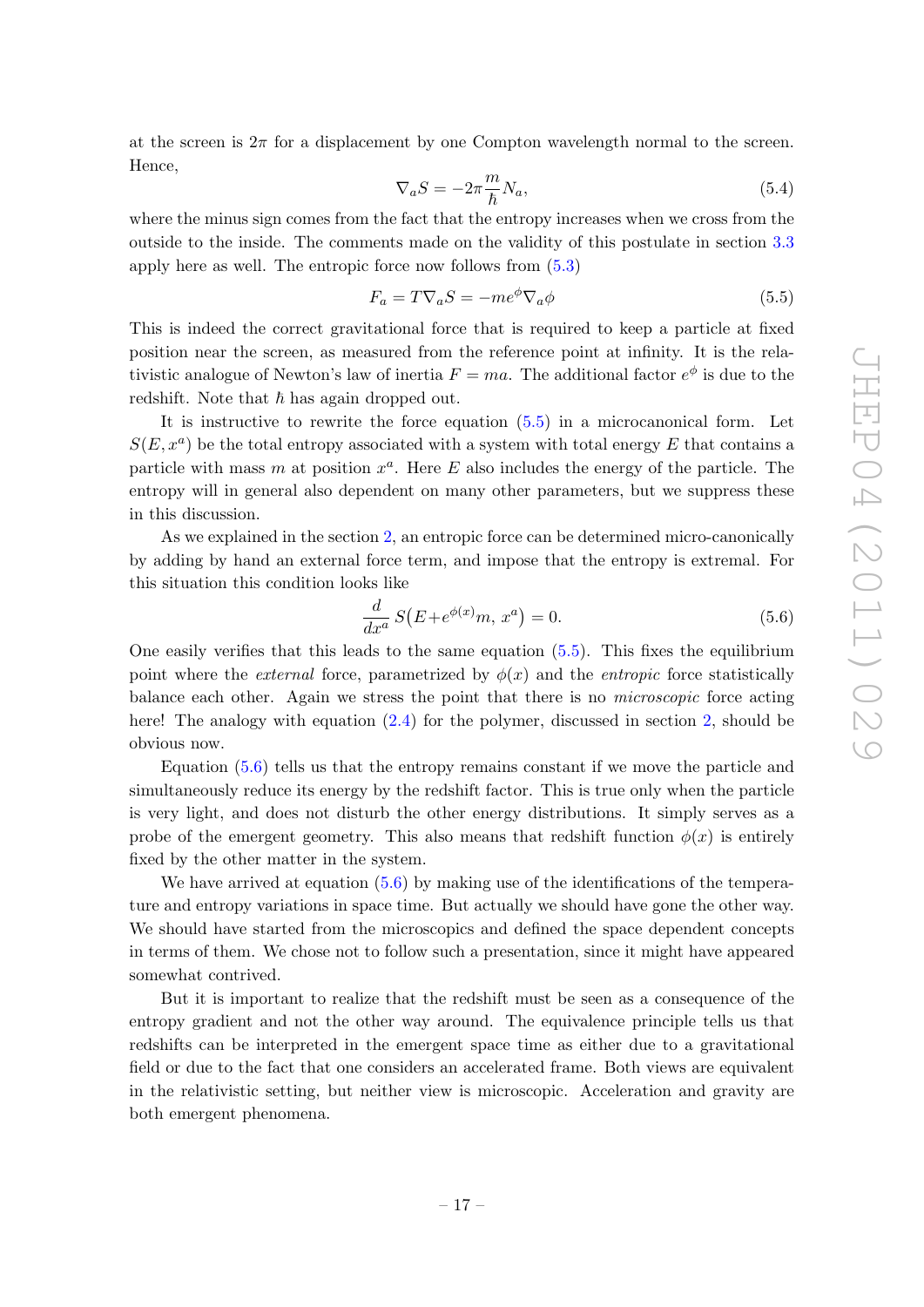## <span id="page-18-0"></span>5.2 Towards a derivation of the Einstein equations

We would like to extend our derivation of the laws of gravity to the relativistic case, and obtain the Einstein equations. We will present a sketch of how this can be done in a very analogous fashion. Let us again consider a holographic screen on closed surface of constant redshift  $\phi$ . We assume that it is enclosing a certain static mass configuration with total mass  $M$ . The bit density on the screen is again given by

$$
dN = \frac{dA}{G\hbar} \tag{5.7}
$$

as in [\(4.2\)](#page-13-0). Following the same logic as before, let us assume that the energy associated with the mass  $M$  is distributed over all the bits. Again by equipartition each bit carries a mass unit equal to  $\frac{1}{2}T$ . Hence

$$
M = \frac{1}{2} \int_{\mathcal{S}} T dN \tag{5.8}
$$

After inserting the identifications for  $T$  and  $dN$  we obtain

<span id="page-18-1"></span>
$$
M = \frac{1}{4\pi G} \int_{\mathcal{S}} e^{\phi} \nabla \phi \cdot dA \tag{5.9}
$$

Note that again  $\hbar$  drops out, as expected. The equation [\(5.9\)](#page-18-1) is indeed known to be the natural generalization of Gauss's law to General Relativity. Namely, the right hand side is precisely Komar's definition of the mass contained inside an arbitrary volume inside any static curved space time. It can be derived by assuming the Einstein equations. In our reasoning, however, we are coming from the other side. We made identifications for the temperature and the number of bits on the screen. But we don't know yet whether it satisfies any field equations. The key question at this point is whether the equation [\(5.9\)](#page-18-1) is sufficient to derive the full Einstein equations.

An analogous question was addressed by Jacobson for the case of null screens. By adapting his reasoning to this situation, and combining it with Wald's exposition of the Komar mass, it is straightforward to construct an argument that naturally leads to the Einstein equations. We will present a sketch of this.

First we make use of the fact that the Komar mass [\(5.9\)](#page-18-1) can alternatively be reexpressed in terms of the Killing vector  $\xi^a$  as

$$
M = \frac{1}{8\pi G} \int_{\mathcal{S}} dx^a \wedge dx^b \,\epsilon_{abcd} \nabla^c \xi^d \tag{5.10}
$$

Next one uses Stokes theorem and subsequently the relation  $\nabla^a \nabla_a \xi^b = -R^b{}_a \xi^a$  which is implied by the Killing equation for  $\xi^a$ . This leads to an expression for the mass in terms of the Ricci tensor.

$$
M = \frac{1}{4\pi G} \int_{\Sigma} R_{ab} n^a \xi^b dV \tag{5.11}
$$

From this identity one can get to an integrated form of the Einstein equations, by noting that the left hand side can be expressed as an integral over the enclosed volume of certain components of stress energy tensor  $T_{ab}$ . The particular combination of the stress energy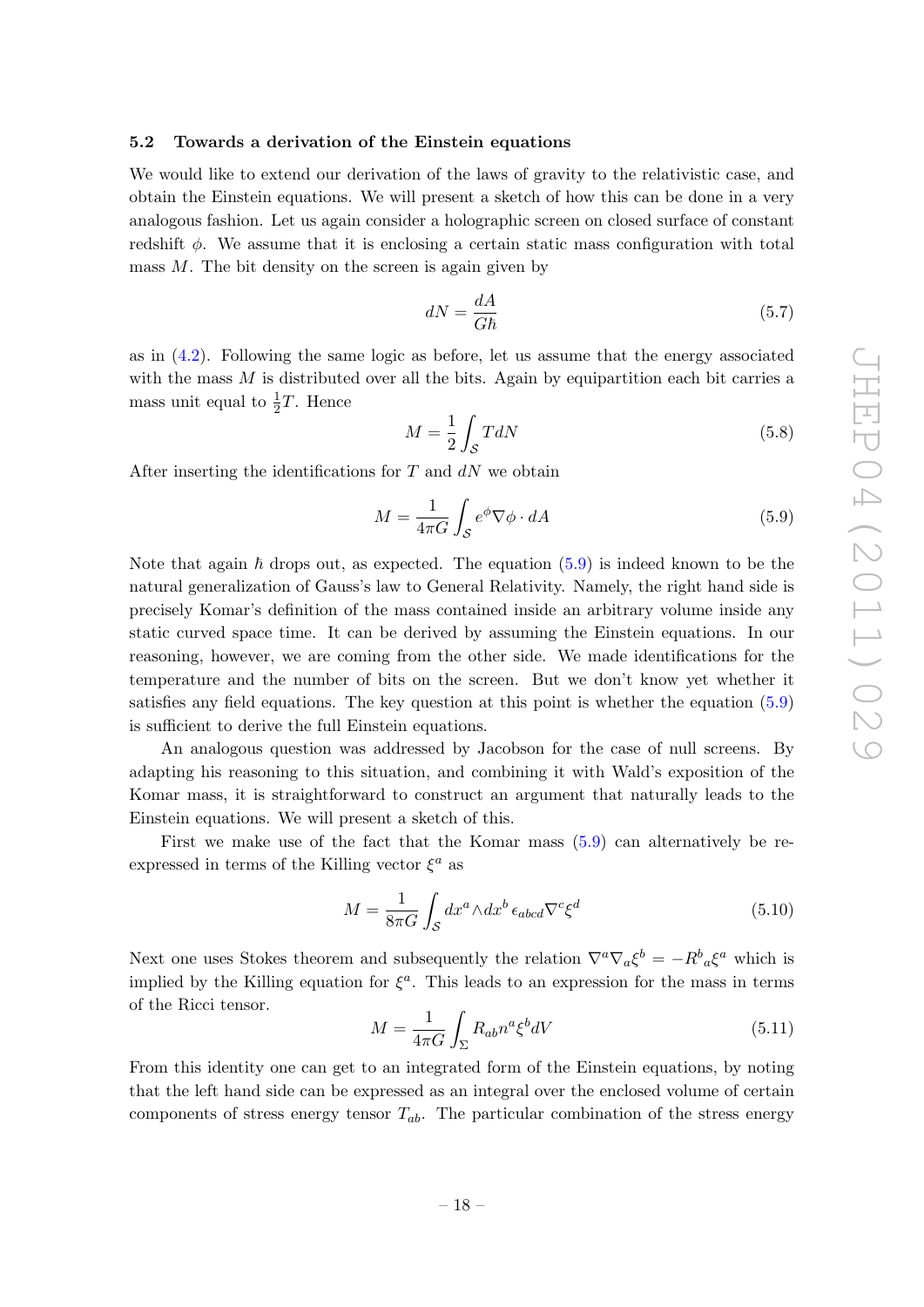tensor can be fixed by comparing properties on both sides, such as for instance the conservation laws of the tensors that occur in the integrals. This leads finally to the integral relation

<span id="page-19-1"></span>
$$
2\int_{\Sigma} \left(T_{ab} - \frac{1}{2}Tg_{ab}\right) n^a \xi^b dV = \frac{1}{4\pi G} \int_{\Sigma} R_{ab} n^a \xi^b dV \tag{5.12}
$$

where  $\Sigma$  is the three dimensional volume bounded by the holographic screen S and  $n^a$  is its normal.

We arrived at the equation  $(5.12)$  directly from  $(5.9)$  by performing independent steps on both the left and the right hand side. It is derived for a general static background with a time like Killing vector  $\xi^a$ . By requiring that it holds for arbitrary screens implies that also the integrands on both sides are equal. This gives us only a certain component of the Einstein equation. In fact, we can choose the surface  $\Sigma$  in many ways, as long as its boundary is given by S. This means that we can vary the normal  $n^a$ . But that still leaves a contraction with the Killing vector  $\xi^a$ .

To try and get to the Einstein equations we now use a similar reasoning as Jacobson [\[7\]](#page-26-1), except now applied to time-like screens. Let us consider a very small region of space time and look also at very short time scales. Since locally every geometry looks approximately like Minkowski space, we can choose approximate time like Killing vectors. Now consider a small local part of the screen, and impose that when matter crosses it, the value of the Komar integral will jump precisely by the corresponding mass  $m$ . By following the steps described above then leads to  $(5.12)$  for all these Killing vectors, and for arbitrary screens. This kind of reasoning should be sufficient to obtain the full Einstein equations. It is worth making this sketchy derivation into a complete proof of the Einstein equations.

# <span id="page-19-0"></span>5.3 The force on a collection of particles at arbitrary locations

We close this section with explaining the way the entropic force acts on a collection of particles at arbitrary locations  $x_i$  away from the screen and the mass distribution. The Komar definition of the mass will again be useful for this purpose. The definition of the Komar mass depends on the choice of Killing vector  $\xi_a$ . In particular also in its norm, the redshift factor  $e^{\phi}$ . If one moves the particles by a virtual displacement  $\delta x_i$ , this will effect the definition of the Komar mass of the matter configuration inside the screen. In fact, the temperature on the screen will be directly affected by a change in the redshift factor.

The virtual displacements can be performed quasi-statically, which means that the Killing vector itself is still present. Its norm, or the redshift factor, may change, however. In fact, also the spatial metric may be affected by this displacement. We are not going to try to solve these dependences, since that would be impossible due to the non linearity of the Einstein equations. But we can simply use the fact that the Komar mass is going to be a function of the positions  $x_i$  of the particles.

Next let us assume that in addition to this  $x_i$  dependence of the Komar mass that the entropy of the entire system has also explicit  $x_i$  dependences, simply due to changes in the amount of information. These are de difference that will lead to the entropic force that we wish to determine. We will now give a natural prescription for the entropy dependence that is based on a maximal entropy principle and indeed gives the right forces. Namely, assume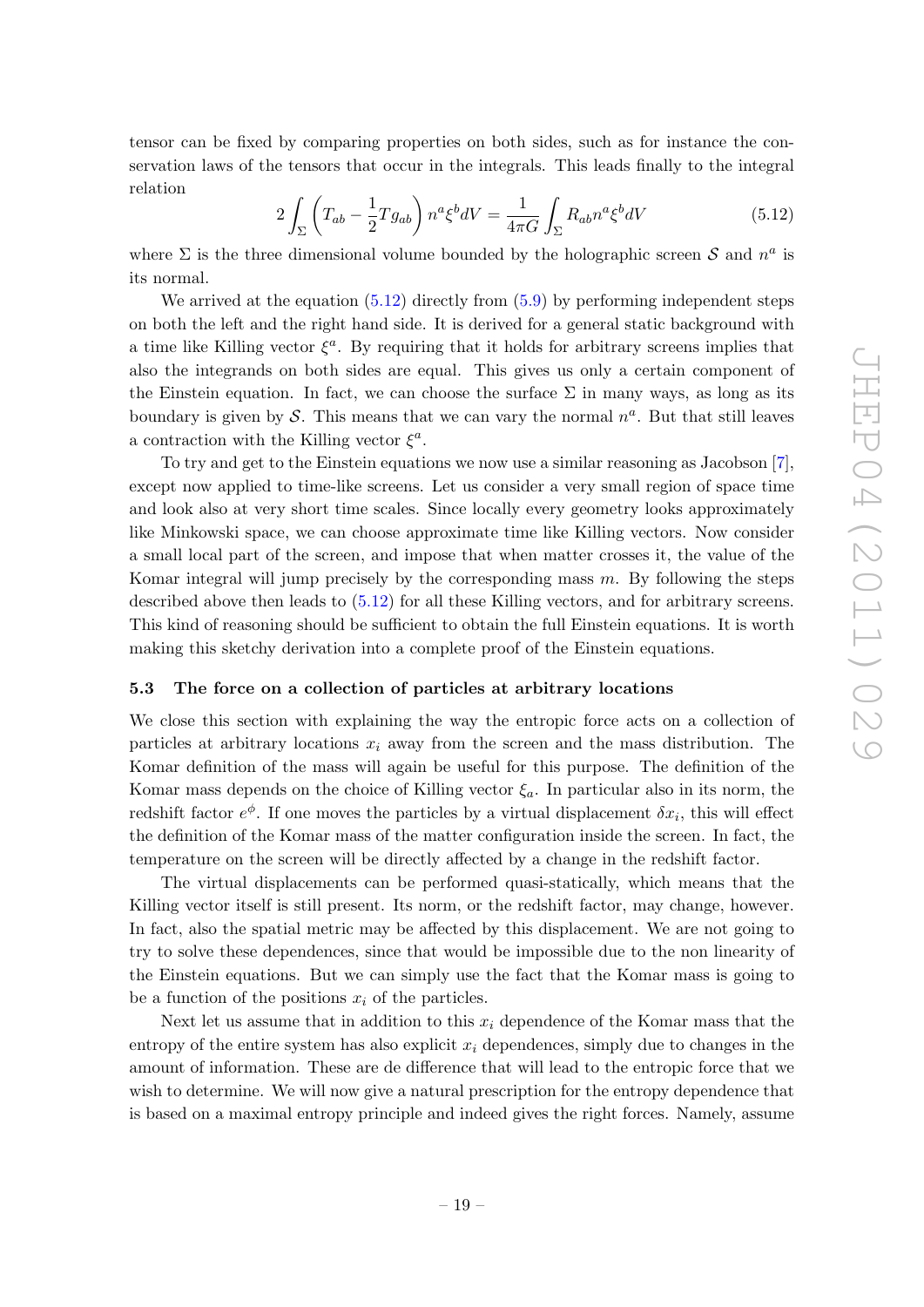that the entropy may be written as a function of the Komar mass  $M$  and in addition on the  $x_i$ . But since the Komar mass should be regarded as a function  $M(x_i)$  of the positions  $x_i$ , there will be an explicit and an implicit  $x_i$  dependence in the entropy. The maximal entropy principle implies that these two dependences should cancel. So we impose

$$
S(M(x_i + \delta x_i), x_i + \delta x_i) = S(M(x_i), x_i)
$$
\n
$$
(5.13)
$$

By working out this condition and singling out the equations implied by each variation  $\delta x^i$ one finds

$$
\nabla_i M + T \nabla_i S = 0 \tag{5.14}
$$

The point is that the first term represents the force that acts on the  $i$ -th particle due to the mass distribution inside the screen. This force is indeed equal to minus the derivative of the Komar mass, simply because of energy conservation. But again, this is not the microscopic reason for the force. In analogy with the polymer, the Komar mass represents the energy of the heat bath. Its dependence on the position of the other particles is caused by redshifts whose microscopic origin lies in the depletion of the energy in the heat bath due to entropic effects.

Since the Komar integral is defined on the holographic screen, it is clear that like in the non relativistic case the force is expressed as an integral over this screen as well. We have not tried to make this representation more concrete. Finally, we note that this argument was very general, and did not really use the precise form of the Komar integral, or the Einstein equations. So it should be straightforward to generalize this reasoning to higher derivative gravity theories by making use of Wald's Noether charge formalism [\[12\]](#page-26-8), which is perfectly suitable for this purpose.

#### <span id="page-20-0"></span>6 Conclusion and discussion

The ideas and results presented in this paper lead to many questions. In this section we discuss and attempt to answer some of these. First we present our main conclusion.

## <span id="page-20-1"></span>6.1 The end of gravity as a fundamental force

Gravity has given many hints of being an emergent phenomenon, yet up to this day it is still seen as a fundamental force. The similarities with other known emergent phenomena, such as thermodynamics and hydrodynamics, have been mostly regarded as just suggestive analogies. It is time we not only notice the analogy, and talk about the similarity, but finally do away with gravity as a fundamental force.

Of course, Einstein's geometric description of gravity is beautiful, and in a certain way compelling. Geometry appeals to the visual part of our minds, and is amazingly powerful in summarizing many aspects of a physical problem. Presumably this explains why we, as a community, have been so reluctant to give up the geometric formulation of gravity as being fundamental. But it is inevitable we do so. If gravity is emergent, so is space time geometry. Einstein tied these two concepts together, and both have to be given up if we want to understand one or the other at a more fundamental level.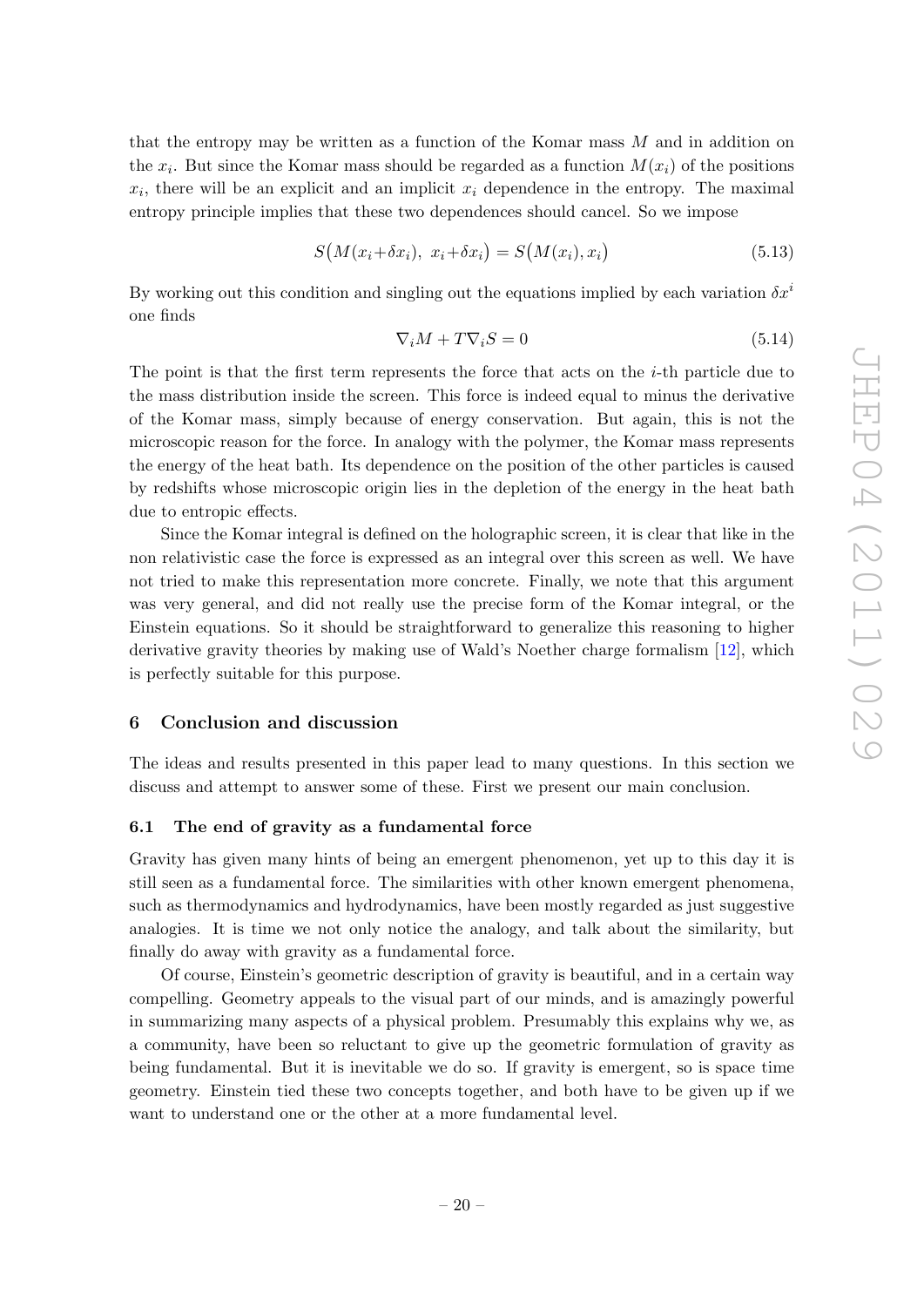Our description was clearly motivated by the AdS/CFT correspondence. The gravitational side of this duality is usually seen as independently defined. But in our view it is a macroscopic emergent description, which by chance we happened to know about before we understood it as being the dual of a microscopic theory without gravity. We can't resist making the analogy with a situation in which we would have developed a theory for elasticity using stress tensors in a continuous medium half a century before knowing about atoms. We probably would have been equally resistant in accepting the obvious. Gravity and closed strings are not much different, but we just have not yet got used to the idea.

The results of this paper suggest gravity arises as an entropic force, once space and time themselves have emerged. If the gravity and space time can indeed be explained as emergent phenomena, this should have important implications for many areas in which gravity plays a central role. It would be especially interesting to investigate the consequences for cosmology. For instance, the way redshifts arise from entropy gradients could lead to many new insights.

The derivation of the Einstein equations presented in this paper is analogous to previous works, in particular [\[7\]](#page-26-1). Also other authors have proposed that gravity has an entropic or thermodynamic origin, see for instance [\[14\]](#page-26-9). But we have added an important element that is new. Instead of only focussing on the equations that govern the gravitational field, we uncovered what is the origin of force and inertia in a context in which space is emerging. We identified a cause, a mechanism, for gravity. It is driven by differences in entropy, in whatever way defined, and a consequence of the statistical averaged random dynamics at the microscopic level. The reason why gravity has to keep track of energies as well as entropy differences is now clear. It has to, because this is what causes motion!

The presented arguments have admittedly been rather heuristic. One can not expect otherwise, given the fact that we are entering an unknown territory in which space does not exist to begin with. The profound nature of these questions in our view justifies the heuristic level of reasoning. The assumptions we made have been natural: they fit with existing ideas and are supported by several pieces of evidence. In the following we gather more supporting evidence from string theory, the AdS/CFT correspondence, and black hole physics.

# <span id="page-21-0"></span>6.2 Implications for string theory and relation with AdS/CFT

If gravity is just an entropic force, then what does this say about string theory? Gravity is seen as an integral part of string theory, that can not be taken out just like that. But we do know about dualities between closed string theories that contain gravity and decoupled open string theories that don't. A particularly important example is the AdS/CFT correspondence.

The open/closed string and AdS/CFT correspondences are manifestations of the UV/IR connection that is deeply engrained within string theory. This connection implies that short and long distance physics can not be seen as totally decoupled. Gravity is a long distance phenomenon that clearly knows about short distance physics, since it is evident that Newton's constant is a measure for the number of microscopic degrees of freedom. String theory invalidates the "general wisdom" underlying the Wilsonian effective field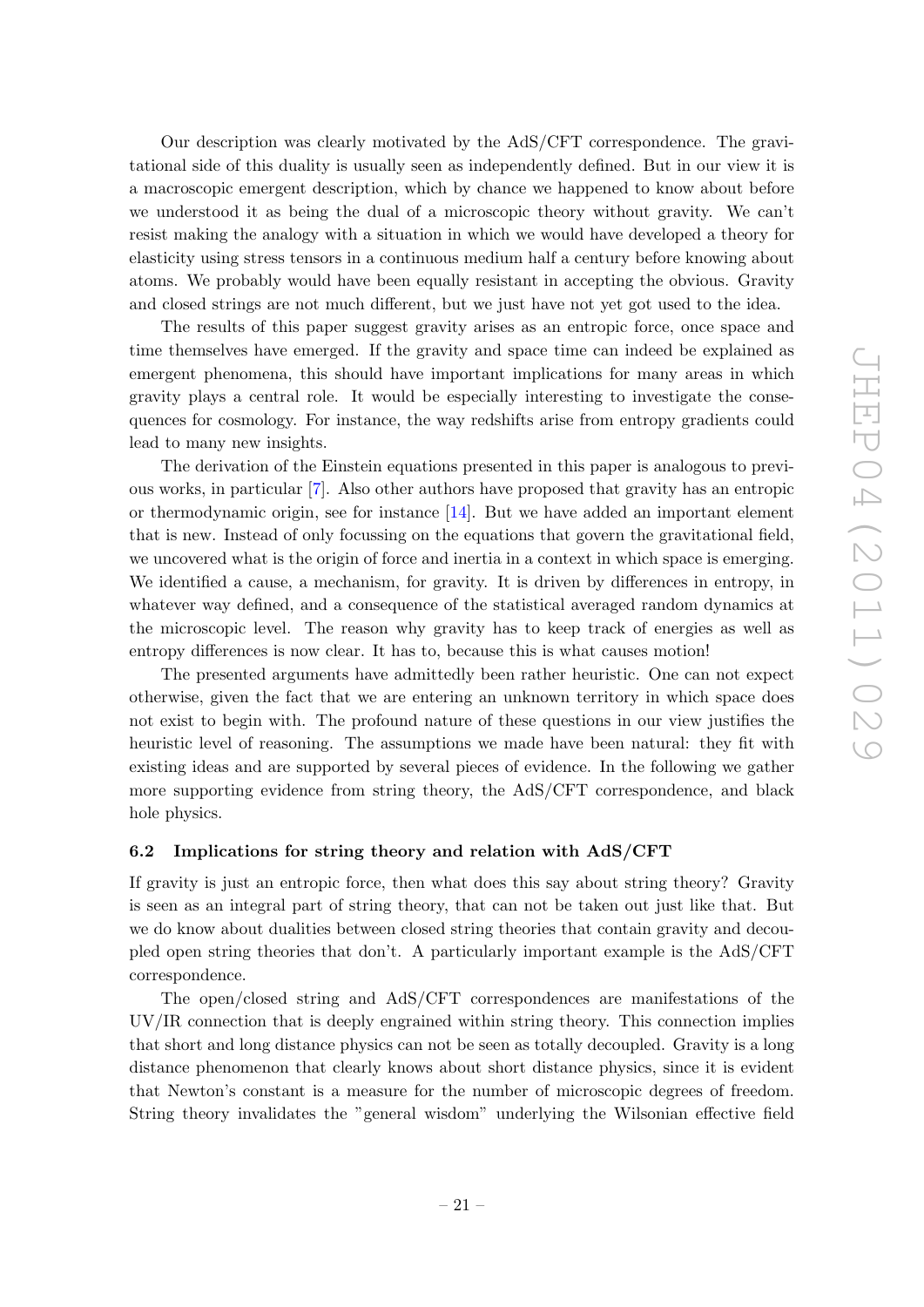

<span id="page-22-0"></span>Figure 6. The microscopic theory in a) is effectively described by a string theory consisting of open and closed strings as shown in b). Both types of strings are cut off in the UV.

theory, namely that integrating out short distance degrees of freedom only generate local terms in the effective action, most of which become irrelevant at low energies. If that were completely true, the macroscopic physics would be insensitive to the short distance physics.

The reason why the Wilsonian argument fails, is that it makes a too conservative assumption about the asymptotic growth of the number of states at high energies. In string theory the number of high energy open string states is such that integrating them out indeed leads to long range effects. Their one loop amplitudes are equivalent to the tree level contributions due to the exchange of close string states, which among other are responsible for gravity. This interaction is, however, equivalently represented by the sum over all quantum contributions of the open string. In this sense the emergent nature of gravity is also supported by string theory.

The AdS/CFT correspondence has an increasing number of applications to areas of physics in which gravity is not present at a fundamental level. Gravitational techniques are used as tools to calculate physical quantities in a regime where the microscopic description fails. The latest of these developments is the application to condensed matter theory. No one doubts that in these situations gravity emerges only as an effective description. It arises not in the same space as the microscopic theory, but in a holographic scenario with one extra dimension. No clear explanation exists of where this gravitational force comes from. The entropic mechanism described in this paper should be applicable to these physical systems, and explain the emergence of gravity.

The holographic scenario discussed in this paper has certainly be inspired by the way holography works in AdS/CFT and open closed string correspondences. In string language, the holographic screens can be identified with D-branes, and the microscopic degrees of freedom on these screens represented as open strings defined with a cut off in the UV. The emerged part of space is occupied by closed strings, which are also defined with a UV cut off, as shown in figure [6.](#page-22-0) The open and closed string cut offs are related by the UV/IR correspondence: pushing the open string cut off to the UV forces the closed string cut off towards the IR, and vice versa. The value of the cut offs is determined by the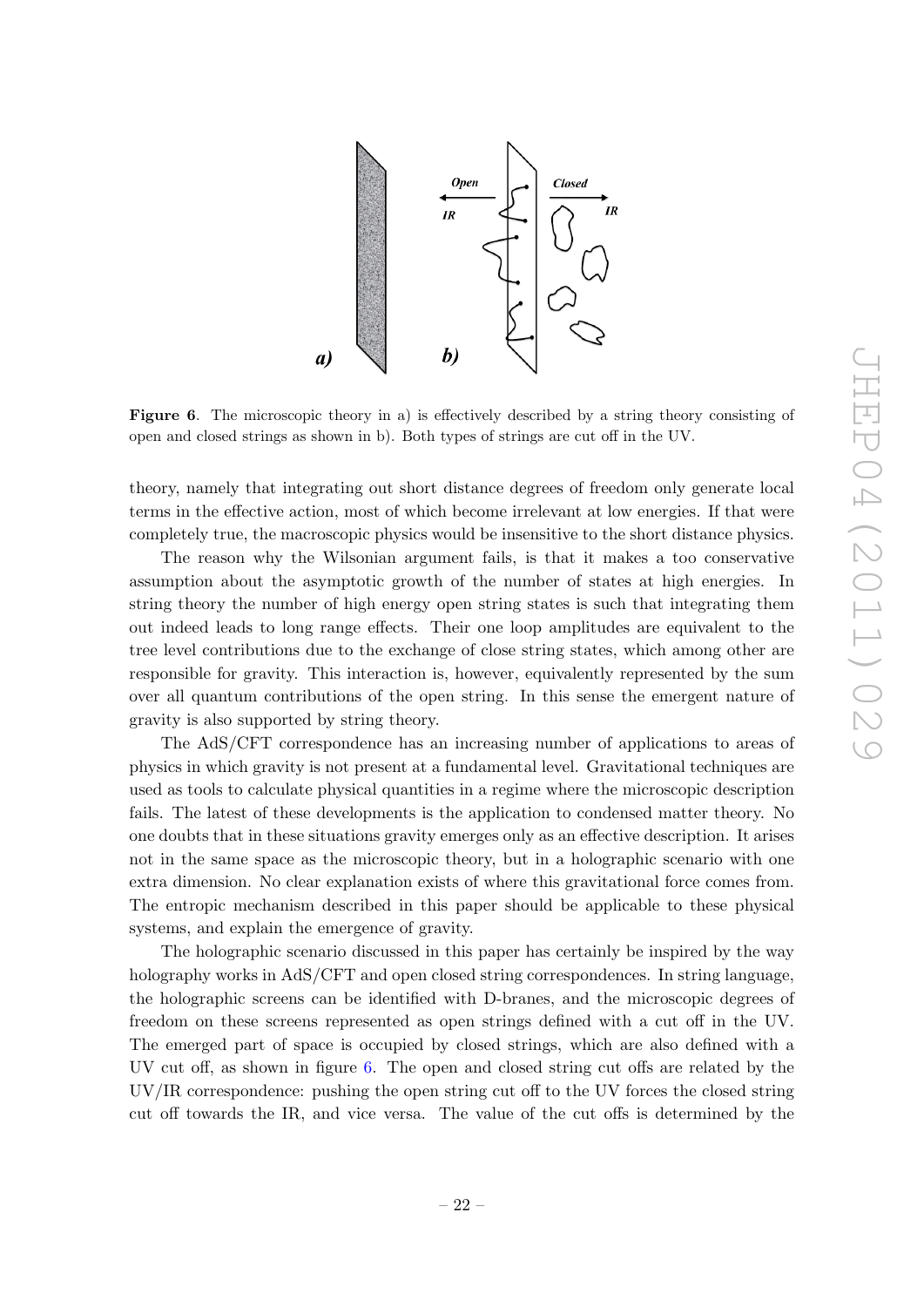location of the screen. Integrating out the open strings produces the closed strings, and leads to the emergence of space and gravity. Note, however, that from our point of view the existence of gravity or closed strings is not assumed microscopically: they are emergent as an effective description.

In this way, the open/closed string correspondence supports the interpretation of gravity as an entropic force. Yet, many still see the closed string side of these dualities is a well defined fundamental theory. But in our view gravity and closed strings are emergent and only present as macroscopic concept. It just happened that we already knew about gravity before we understood it could be obtained from a microscopic theory without it. We can't resist making the analogy with a situation in which we would have developed a theory for elasticity using stress tensors in a continuous medium half a century before knowing about atoms. We probably would have been equally resistant in accepting the obvious. Gravity and closed strings are not much different, but we just have to get used to the idea.

#### <span id="page-23-0"></span>6.3 Black hole horizons revisited

We saved perhaps the clearest argument for the fact that gravity is an entropic force to the very last. The first cracks in the fundamental nature of gravity appeared when Bekenstein, Hawking and others discovered the laws of black hole thermodynamics. In fact, the thought experiment mentioned in section [3](#page-5-0) that led Bekenstein to his entropy law is surprisingly similar to the polymer problem. The black hole serves as the heat bath, while the particle can be thought of as the end point of the polymer that is gradually allowed to go back to its equilibrium situation.

Of course, there is no polymer in the gravity system, and there appears to be no direct contact between the particle and the black hole. But here we are ignoring the fact that one of the dimensions is emergent. In the holographic description of this same process, the particle can be thought of as being immersed in the heat bath representing the black hole. This fact is particularly obvious in the context of AdS/CFT, in which a black hole is dual to a thermal state on the boundary, while the particle is represented as a delocalized operator that is gradually being thermalized. By the time that the particle reaches the horizon it has become part of the thermal state, just like the polymer. This phenomenon is clearly entropic in nature, and is the consequence of a statistical process that drives the system to its state of maximal entropy.

Upon closer inspection Bekenstein's reasoning can be used to show that gravity becomes an entropic force near the horizon, and that the equations presented in section [3](#page-5-0) are exactly valid. He argued that one has to choose a location slightly away from the black hole horizon at a distance of about the order of the Compton wave length, where we declare that the particle and the black hole have become one system. Let us say this location corresponds to choosing a holographic screen. The precise location of this screen can not be important, however, since there is not a natural preferred distance that one can choose. The equations should therefore not depend on small variations of this distance.

By pulling out the particle a bit further, one changes its energy by a small amount equal to the work done by the gravitational force. If one then drops the particle into the black hole, the mass  $M$  increases by this same additional amount. Consistency of the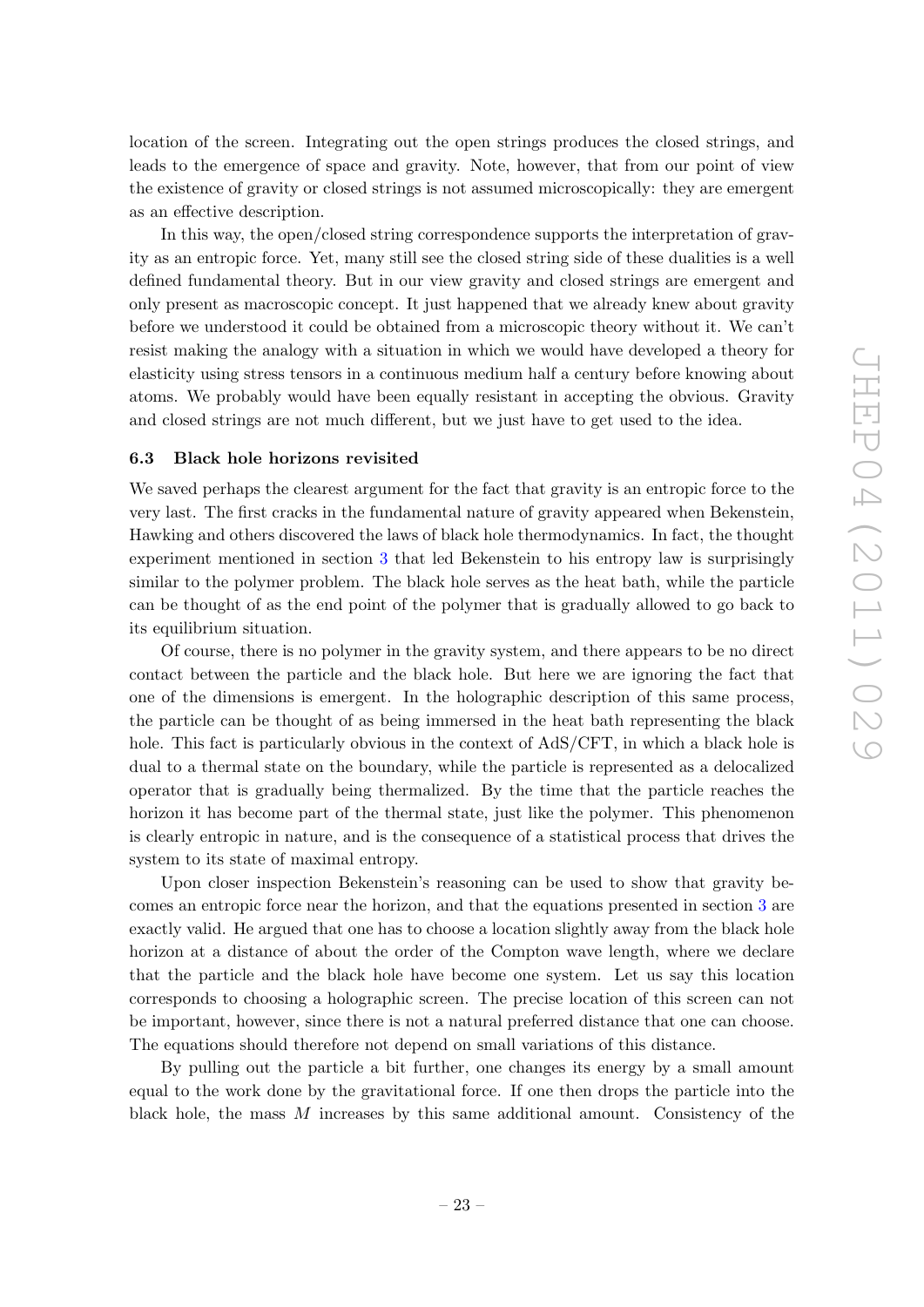laws of black hole thermodynamics implies that the additional change in the Bekenstein Hawking entropy, when multiplied with the Hawking temperature  $T_H$ , must be precisely equal to the work done by gravity. Hence,

$$
F_{gravity} = T_H \frac{\partial S_{BH}}{\partial x}.
$$
\n(6.1)

The derivative of the entropy is defined as the response of  $S_{BH}$  due to a change in the distance  $x$  of the particle to the horizon. This fact is surely known, and probably just regarded as a consistency check. But let us take it one or two steps further.

Suppose we take the screen even further away from the horizon. The same argument applies, but we can also choose to ignore the fact that the screen has moved, and lower the particle to the location of the previous screen, the one closer to the horizon. This process would happen in the part of space behind the new screen location, and hence it should have a holographic representation on the screen. In this system there is force in the perpendicular direction has no microscopic meaning, nor acceleration. The coordinate  $x$  perpendicular to the screen is just some scale variable associated with the holographic image of the particle. Its interpretation as an coordinate is a derived concept: this is what it means have an emergent space.

The mass is defined in terms the energy associated with the particle's holographic image, which presumably is a near thermal state. It is not exactly thermal, however, because it is still slightly away from the black hole horizon. We have pulled it out of equilibrium, just like the polymer. One may then ask: what is the cause of the change in energy that is holographically dual to the work done when in the emergent space we gradually lower the particle towards the location of the old screen behind the new one . Of course, this can be nothing else then an entropic effect, the force is simply due to the thermalization process. We must conclude that the only microscopic explanation is that there is an emergent entropic force acting. In fact, the correspondence rules between the scale variable and energy on the one side, and the emergent coordinate  $x$  the mass  $m$ on the other, must be such that  $F = T \nabla S$  translates into the gravitational force. It is straightforward to see that this indeed works and that the equations for the temperature and the entropy change are exactly as given in section [3.](#page-5-0)

The horizon is only a special location for observers that stay outside the black hole. The black hole can be arbitrarily large and the gravitational force at its horizon arbitrarily weak. Therefore, this thought experiment is not just teaching us about black holes. It teaches us about the nature of space time, and the origin of gravity. Or more precisely, it tells us about the cause of inertia. We can do the same thought experiment for a Rindler horizon, and reach exactly the same conclusion. In this case the correspondence rules must be such that  $F = T\nabla S$  translates into the inertial force  $F = ma$ . Again the formulas work out as in section [3.](#page-5-0)

# <span id="page-24-0"></span>6.4 Final comments

This brings us to a somewhat subtle and not yet fully understood aspect. Namely, the role of  $\hbar$ . The previous arguments make clear that near the horizon the equations are valid with  $\hbar$  identified with the actual Planck constant. However, we have no direct confirmation or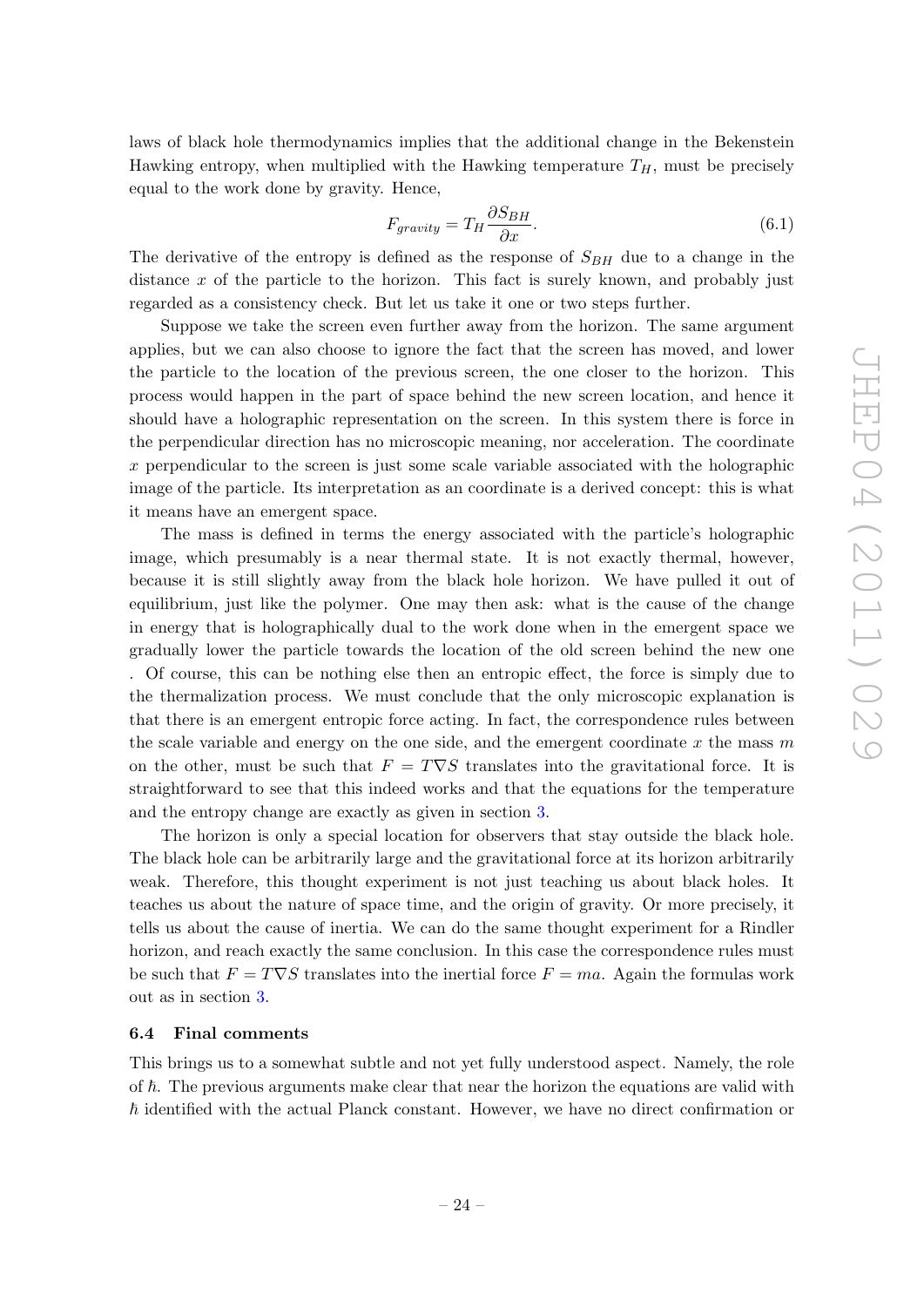proof that the same is true when we go away from the horizon, or eespecially when there is no horizon present at all. In fact, there are reasons to believe that the equations work slightly different there. The first is that one is not exactly at thermal equilibrium. Horizons have well defined temperatures, and clearly are in thermal equilibrium. If one assumes that the screen at an equipotential surface with  $\Phi = \Phi_0$  is in equilibrium, the entropy needed to get the Unruh temperature [\(3.4\)](#page-7-2) is given by the Bekenstein-Hawking formula, including the factor 1/4,

$$
S = \frac{c^3}{4G\hbar} \int_{\mathcal{S}} dA. \tag{6.2}
$$

This value for this entropy appears to be very high, and violates the Bekenstein bound [\[15\]](#page-26-10) that states that a system contained in region with radius  $R$  and total energy  $E$  can not have an entropy larger than ER. The reason for this discrepancy may be that Bekenstein's argument does not hold for the holographic degrees of freedom on the screen, or because of the fact that we are far from equilibrium.

But there may also be other ways to reconcile these statements, for example by making use of the freedom to rescale the value of  $\hbar$ . This would not effect the final outcome for the force, nor the fact that it is entropic. In fact, one can even multiply  $\hbar$  by a function  $f(\Phi_0)$  of the Newton potential on the screen. This rescaling would affect the values of the entropy and the temperature in opposite directions:  $T$  gets multiplied by a factor, while  $S$ will be divided by the same factor. Since a priori we can not exclude this possibility, there is something to be understood. In fact, there are even other modifications possible, like a description that uses weighted average over many screens with different temperatures. Even then the essence of our conclusions would not change, which is the fact that gravity and inertia are entropic forces.

Does this view of gravity lead to predictions? The statistical average should give the usual laws, hence one has to study the fluctuations in the gravitational force. Their size depends on the effective temperature, which may not be universal and depends on the effective value of  $\hbar$ . An interesting thought is that fluctuations may turn out to be more pronounced for weak gravitational fields between small bodies of matter. But clearly, we need a better understanding of the theory to turn this into a prediction.

It is well known that Newton was criticized by his contemporaries, especially by Hooke, that his law of gravity acts at a distance and has no direct mechanical cause like the elastic force. Ironically, this is precisely the reason why Hooke's elastic force is nowadays not seen as fundamental, while Newton's gravitational force has maintained that status for more than three centuries. What Newton did not know, and certainly Hooke didn't, is that the universe is holographic. Holography is also an hypothesis, of course, and may appear just as absurd as an action at a distance.

One of the main points of this paper is that the holographic hypothesis provides a natural mechanism for gravity to emerge. It allows direct "contact" interactions between degrees of freedom associated with one material body and another, since all bodies inside a volume can be mapped on the same holographic screen. Once this is done, the mechanisms for Newton's gravity and Hooke's elasticity are surprisingly similar. We suspect that neither of these rivals would have been happy with this conclusion.